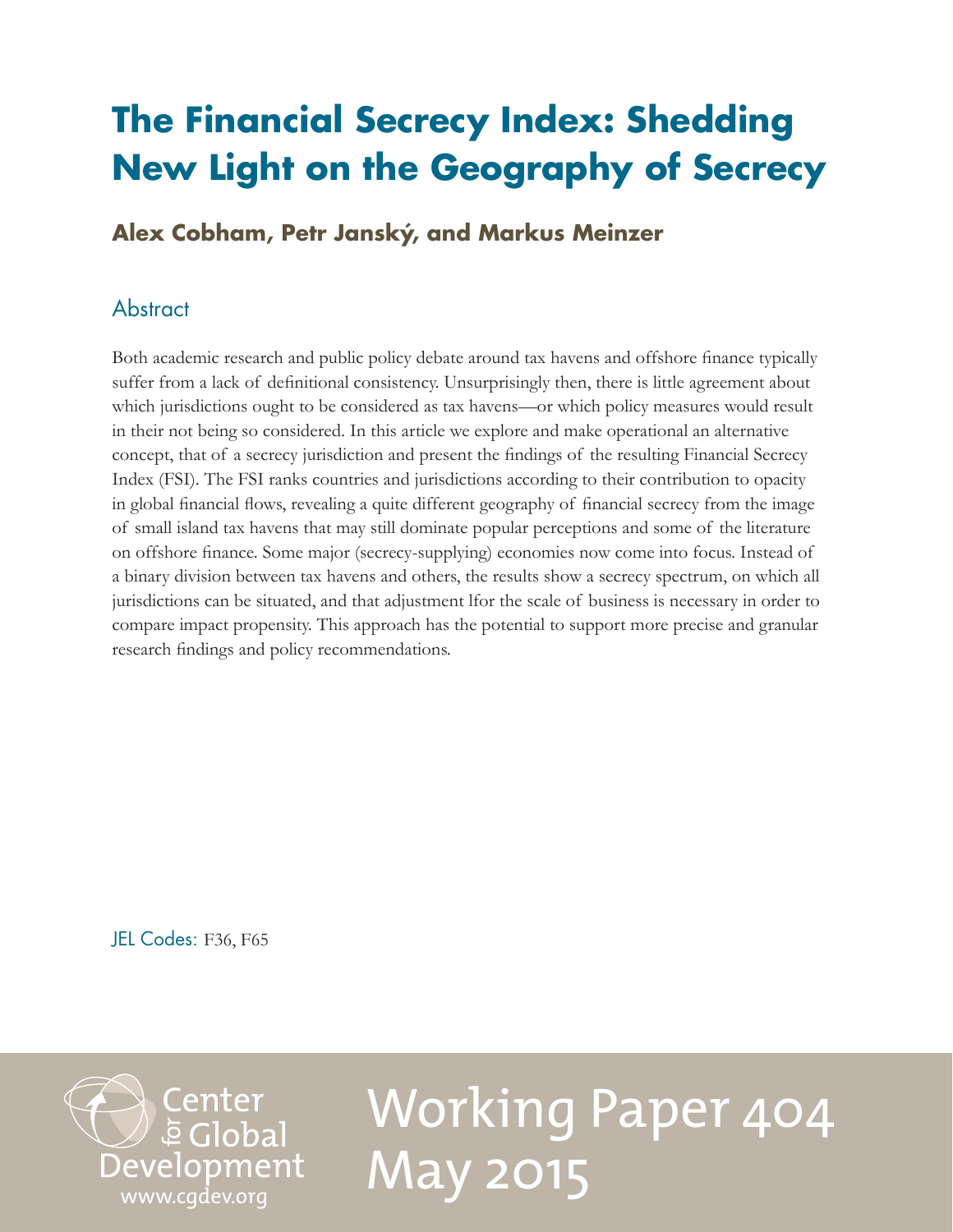## **The Financial Secrecy Index: Shedding New Light on the Geography of Secrecy**

Alex Cobham Tax Justice Network

Petr Janský Institute of Economic Studies, Faculty of Social Sciences, Charles University in Prague

> Markus Meinzer Tax Justice Network

A version of this paper is published in Economic Geography (July 2015). John Christensen, Moran Harari, Andres Knobel, Richard Murphy, Nick Shaxson and Sol Picciotto are important contributors to the theoretical and practical development of the FSI, and we are grateful for their support. We are also grateful for the valuable comments of Dariusz Wojcik, the editors of Economic Geography and anonymous reviewers both there and at the Center for Global Development. Alex Cobham was a research fellow at the Center for Global Development while the paper was being prepared.

CGD is grateful for contributions from the Omidyar Network, Open Society Foundations, and the Joffe Charitable Trust in support of this work.

Alex Cobham, Petr Janský, and Markus Meinzer. 2015. "The Financial Secrecy Index: Shedding New Light on the Geography of Secrecy." CGD Working Paper 404. Washington, DC: Center for Global Development.

http://www.cgdev.org/publication/financial-secrecy-index-shedding-new-light-geography-secrecyworking-paper-404

**Center for Global Development 2055 L Street NW Washington, DC 20036**

> 202.416.4000 (f) 202.416.4050

> > **www.cgdev.org**

The Center for Global Development is an independent, nonprofit policy research organization dedicated to reducing global poverty and inequality and to making globalization work for the poor. Use and dissemination of this Working Paper is encouraged; however, reproduced copies may not be used for commercial purposes. Further usage is permitted under the terms of the Creative Commons License.

The views expressed in CGD Working Papers are those of the authors and should not be attributed to the board of directors or funders of the Center for Global Development.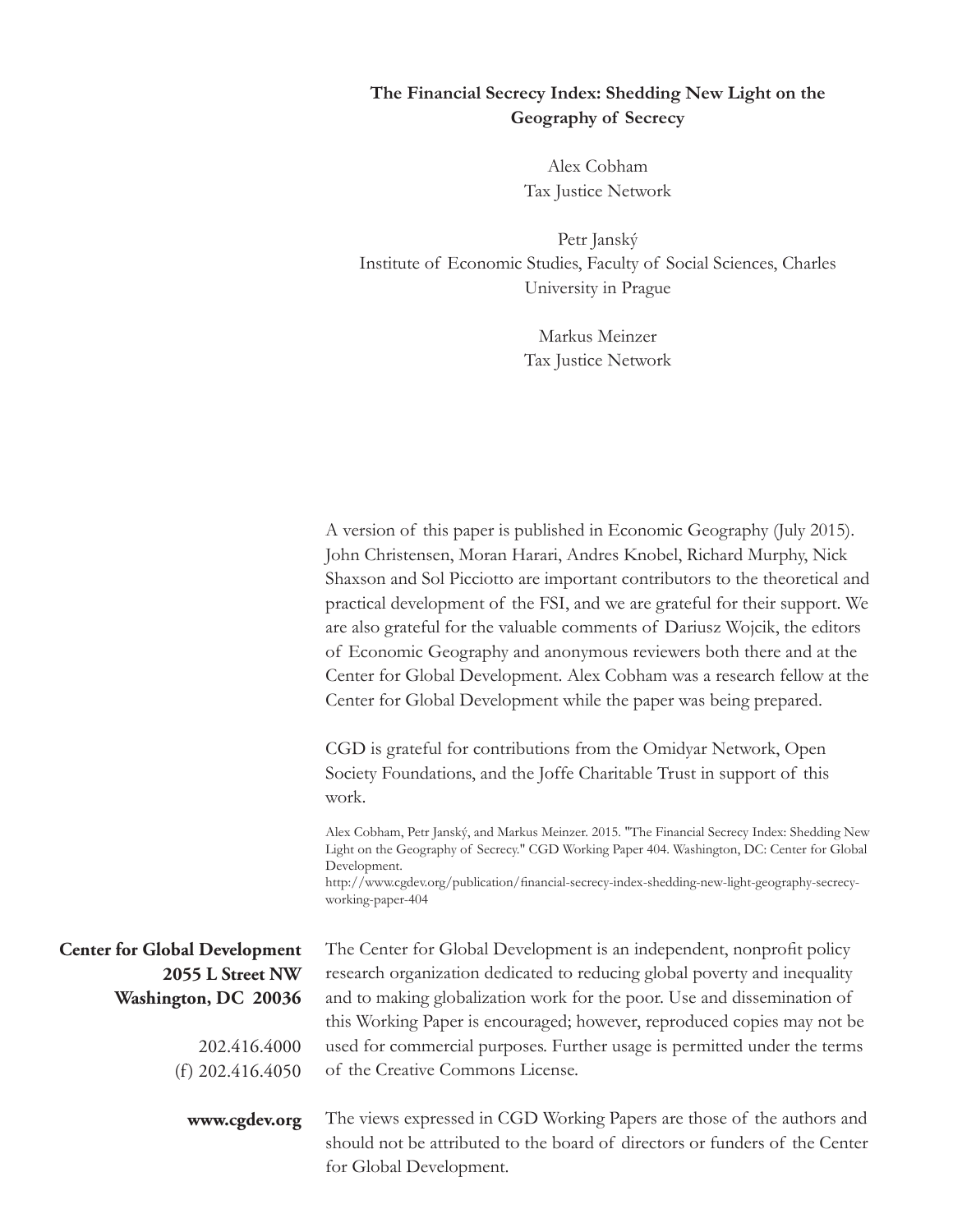# **Contents**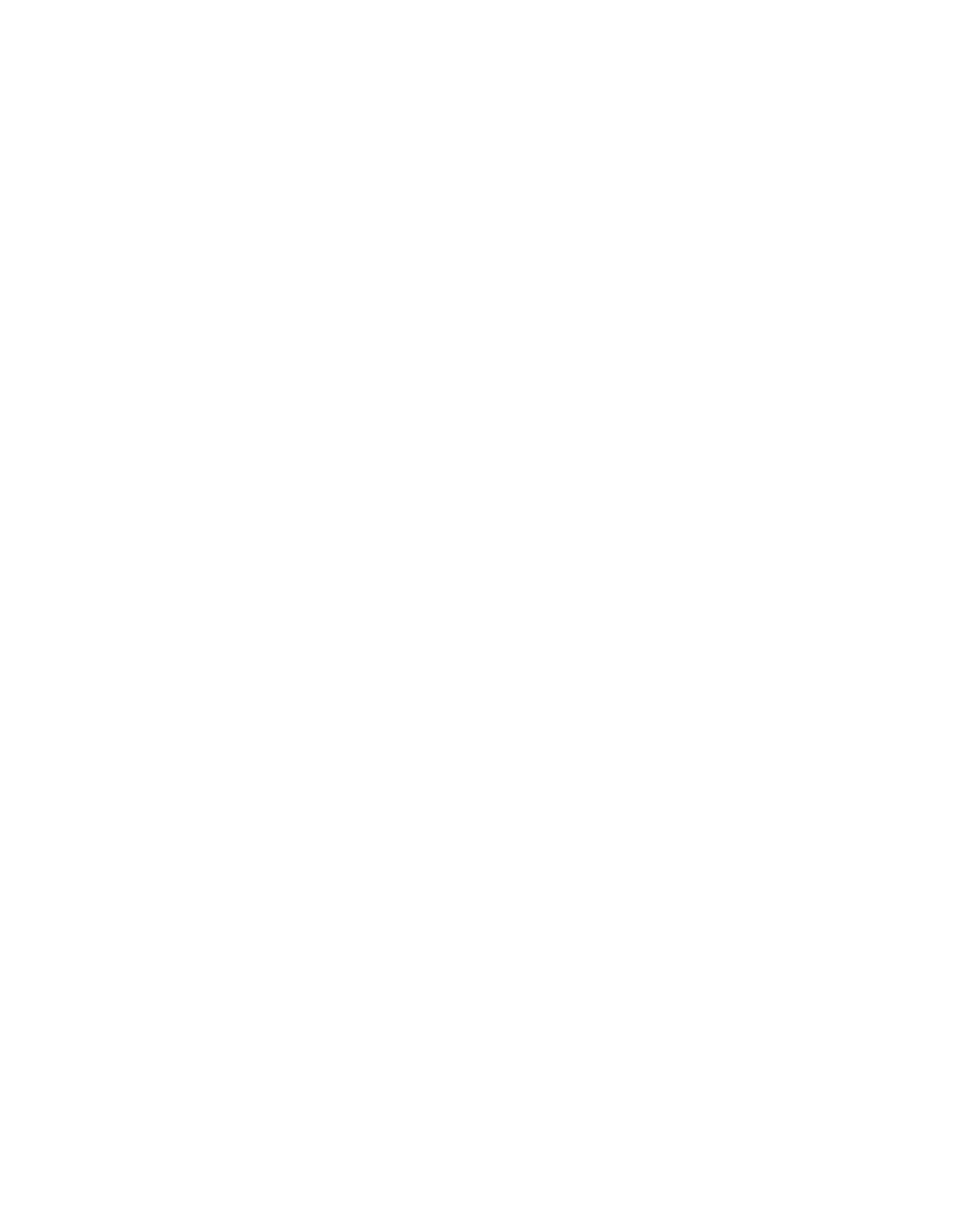*Many citizens of developing (and developed) countries now have easy access to tax havens and the result is that these countries are losing to tax havens almost three times what they get from developed countries in aid.* 

—Jeffrey Owens, Director, Organzation for Economic Cooperation and Development (OECD) for Tax Policy and Administration, in Owens (2009)

*We will set down new measures to crack down on those tax havens that siphon money from developing countries, money that could otherwise be spent on bed nets, vaccinations, economic development and jobs.* 

—Gordon Brown, UK Prime Minister setting out the G20 agenda, in (Brown 2009)

Where are tax havens? In its special issue on tax havens, the *Economist* in 2013 (Valencia 2013) acknowledges the many ways in which the term, as much as its sibling *offshore financial center*, is blurred—to the point of conceding that Delaware, a U.S. state, can be a tax haven. In this article we argue that the term *tax haven* is an ill-defined misnomer, which has supported the creation of a misleading dichotomous economic geography of tax pariahs. Much as Sidaway and Pryke (2000) find the term *emerging economy* to be both interest driven and lacking a convincing definition, the imprecision of the term *tax haven* has led to various problems. In policy making, it has not only allowed questionable pressure on a group of typically small, politically isolated jurisdictions, but it has also underpinned the failure, to date, to find a comprehensive global response to the financial secrecy that thwarts the effective taxation of income and profit, and facilitates money laundering, abuses of market regulations, and the financing of terrorism.

In academic literature, the lack of clear and agreed definitions on tax havens and offshore finance has contributed to important and systematic weaknesses in the resulting analyses, whether in international political economy, economic geography, or international economics. The most obvious problem to stem from this failure of definition is the difficulty posed for the robustness of results, when the category of tax haven is not so much disputed as taken for granted without explicit definition. Without clear and verifiable criteria on how lists of tax havens have been derived, studies such as Hines and Rice (1994) or Johannesen and Zucman (2014) expose themselves to the risk of creating invalid results by falling prey to selection bias in the construction of their data.

The term *offshore financial center* (or later simply *offshore*) has widely assumed the successor role to the term *tax haven*, at least in economic geography (Johns 1983; Cobb 1998; Roberts 1994; Hampton 1996; Hudson 1998a, 2000; Maurer 2008; Warf 2002). However, it has arguably failed to break free from some of the constraints imposed by both the imprecise and binary nature of the terminology (e.g., the apparently contradictory results in the studies of Kudrle (2013) and Haberly and Wójcik (2014) on the relevance of time zone differences as causal factors for determining the use of offshore witness to the wanting robustness of empirical research findings relying on offshore as an independent variable). A solid base of comparable research findings is unlikely to emerge without greater consistency of definition.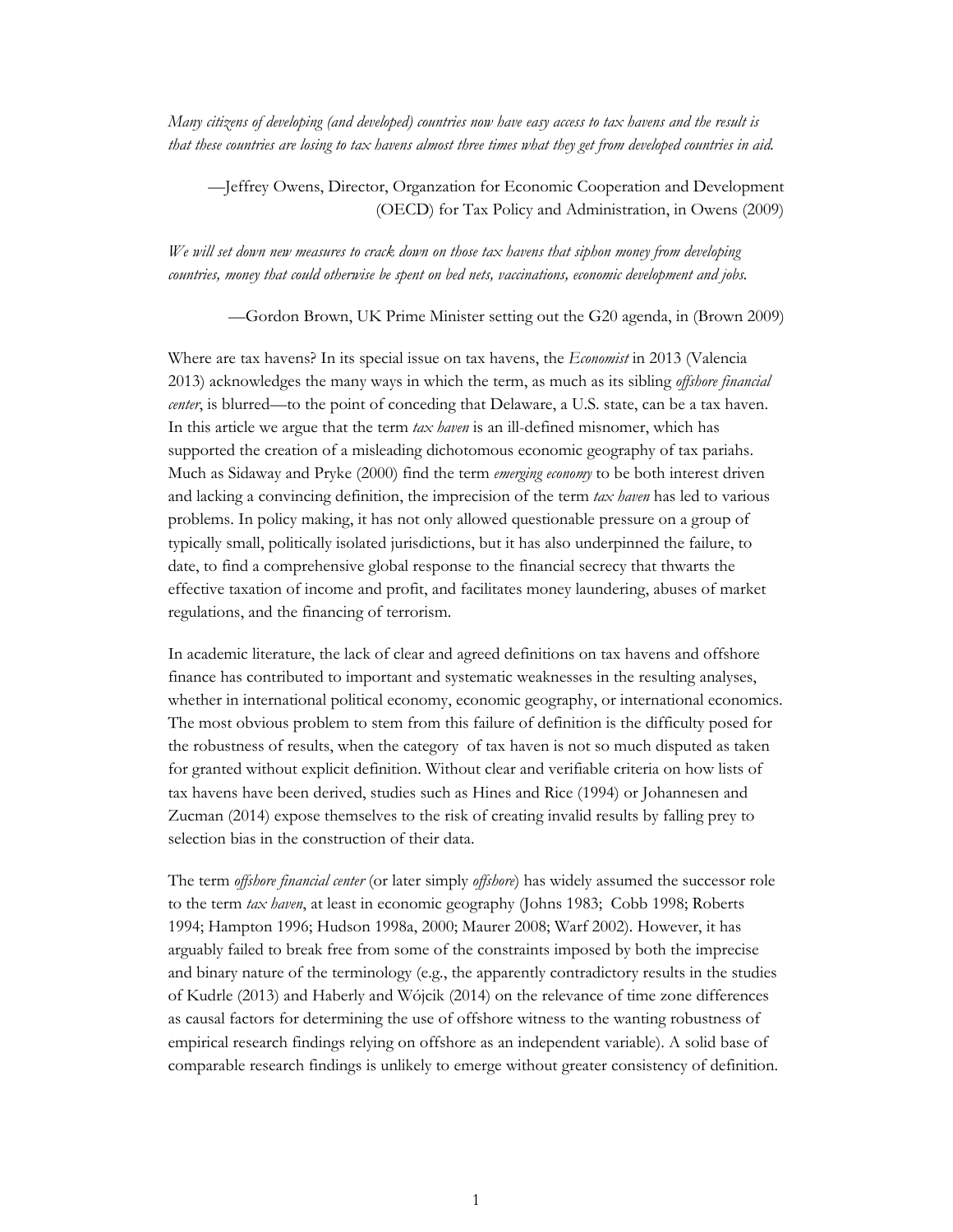This article's objective is to introduce the concept of a *secrecy jurisdiction* to economic geography. We argue that more robust research findings and greater definitional consistency are likely to emerge only when the focus of attention is shifted away from tax aspects or *offshoreness* onto (specific, measureable components of) the financial secrecy that is offered by jurisdictions. Largely underexplored and overlooked by academics in general, and economic geographers in particular, the issue of financial secrecy merits greater attention since it is an inherent part of most, if not all, of the economic activity undertaken offshore. For this purpose, we propose a new framework of analysis whose backbone is a secrecy jurisdiction.

A secrecy jurisdiction's central characteristics relate to the legislative provision of financial secrecy to those who are physically resident elsewhere. We propose criteria that reflect both the specific choices made by jurisdictions and the potential importance of those choices for other jurisdictions. The resulting Financial Secrecy Index (FSI) thereby captures both the intensity of jurisdictions' commitment to financial secrecy, and their external scale, giving a ranking of tax haven importance according to what Held et al. (1999) term *impact propensity*. Once explicit, detailed, and verifiable criteria are applied, the results cast doubt over the common, dichotomous distinction between countries and tax havens or offshore financial centers. Rather, all reviewed countries offer various components of financial secrecy, suggesting a *secrecy spectrum* upon which all jurisdictions can be situated. The mapping of financial secrecy is not, therefore, an exercise in separating sheep from goats. Like offshore for Wójcik (2012b), it is a matter of degree.

The geography of financial secrecy revealed by the FSI confirms some of the conventional wisdom. For example, Switzerland, Luxembourg, Hong Kong, Cayman Islands, and Singapore rank as the top five jurisdictions responsible for global financial secrecy and associated harm. More surprisingly perhaps, the United States ranks sixth and Germany eighth, and if the entire British sphere of influence was ascribed to London, the United Kingdom would rank far above all other jurisdictions as the single greatest provider of financial secrecy worldwide.

In terms of policy making, these results point to the fundamental importance of G8 nations leading by example, if they wish to make serious progress on areas such as offshore tax evasion, money laundering, and other forms of high-level corruption. The FSI suggests that the traditional, subjective lists of tax havens have given undue weight to relatively secretive but globally less important players—while the range of financial secrecy components are found to extend across most major economies.

This article contributes to the body of literature linking geographic approaches to various policy fields (e.g., Swords 2013; Dixon 2014, Kitchin et al. 2013; Loopmans 2008), which has been growing since Martin (2001) decried the *missing agenda* of policy-relevant economic geography research. The FSI establishes a critical, geographic, and policy-relevant perspective on the issues of offshore finance and tax havens. In addition, it contributes to the emerging strand of literature around the geography of secrecy or transparency by providing further indicators of transparency (Wójcik 2012b).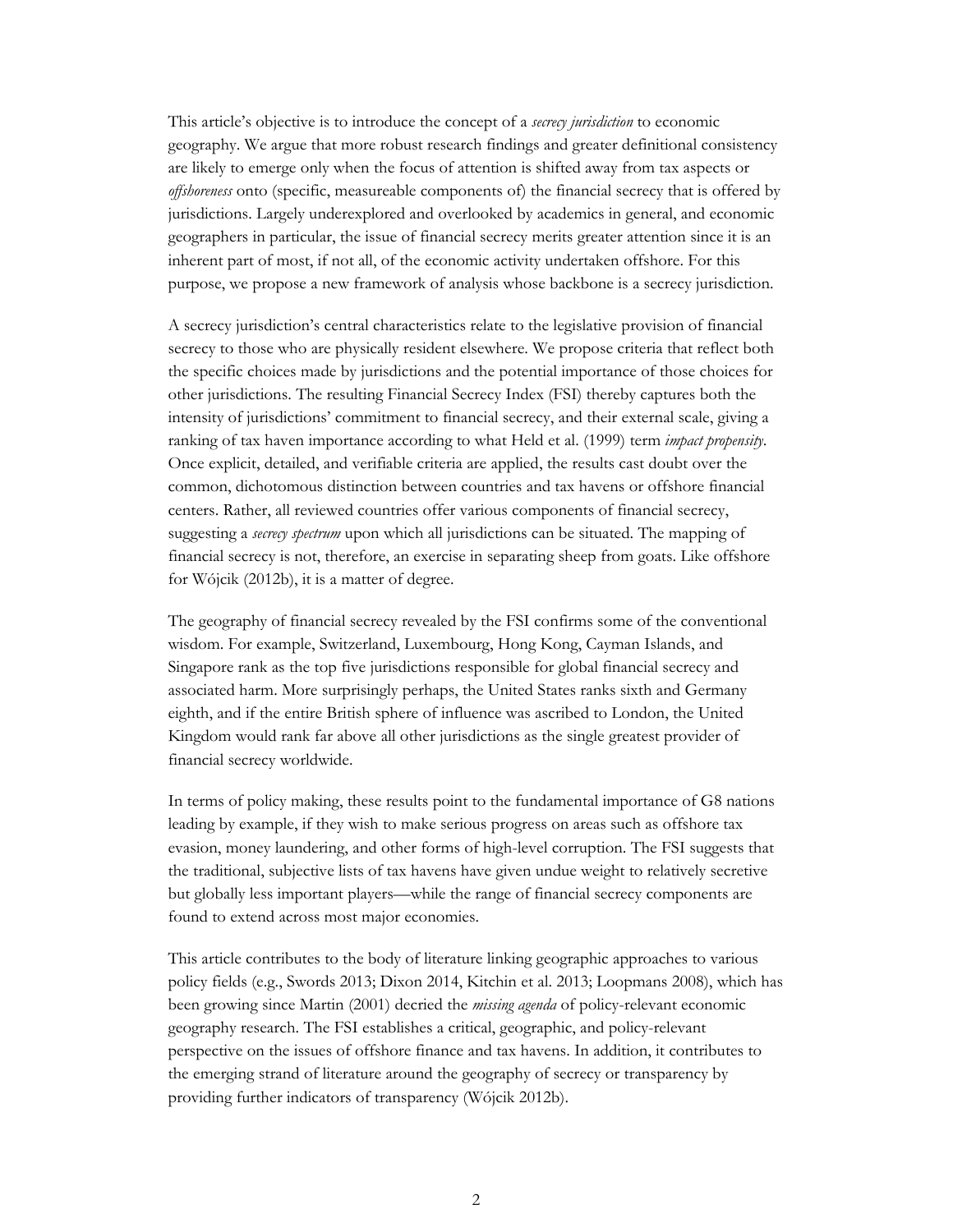The article proceeds in four sections. The first section addresses the issue of defining tax havens, surveying the various approaches taken over time, and ultimately reaches a preference for the term *secrecy jurisdiction*. In the second section, we develop a set of metrics for this definition, on the basis of internationally comparable data. The third section outlines the approach taken to generate a measure of the relative scale of each jurisdiction in the global trade in financial services. In the fourth section, we combine the measures of secrecy and scale to propose a ranking, the FSI, and demonstrate how the implied geography of financial secrecy differs from that of a number of the main blacklists that are, or have been, in use. A brief conclusion reflects on policy and theoretical implications and offers suggestions for future research.

## **Defining Tax Havens: Approaches and Implications**

The term "tax haven" has been loosely defined to include any country having a low or zero rate of tax on all or certain categories of income, and offering a certain level of banking or commercial secrecy. Applied literally, however, this definition would sweep in many industrialized countries not generally considered tax havens, including the United States. (Gordon 1981, 14)

Therefore, the broadest definition of a tax haven would include any country whose tax laws interact with those of another so as to make it possible to produce a reduction of tax liability in that other country. By such a definition virtually any country might be a "haven" in relation to another. (Picciotto 1992, 132)

For rigorous analysis of the impact of jurisdictions offering financial secrecy, a specific and objectively quantifiable definition is needed.1 The most common term—*tax haven*—is probably also the most problematic. In 1981, the Gordon Report to the U.S. Treasury finds that there was no single, clear objective test that permits the identification of a country as a tax haven—instead offering a range of potential definitions, which could potentially include any jurisdiction (Gordon 1981). It is interesting to note from the quote above that Gordon effectively rules out any definition that might include the United States as a tax haven. While originally understood to imply a jurisdiction with lower tax rates than elsewhere, the term came to be used to cover jurisdictions with a great range of functions, many largely unrelated to taxation. Gordon stresses opacity: "By definition, all of the jurisdictions with which we are concerned afford some level of secrecy or confidentiality to persons transacting business, particularly with banks" (1981, 15).

More recent literature has sought, more or less unsatisfactorily, to identify more specific definitions by drawing out subcategories. Eden and Kudrle (2005), for example, identify one group of havens based on type of taxation, following Palan (2002), and one based on activity, following Avi-Yonah (2000) and Kudrle and Eden (2003). Palan, Murphy, and Chavagneux (2010) create an *ideal typology* of tax havens refined by the niche strategies each tax haven may engage in. Notwithstanding the intersecting nature and complication of these

l

<sup>&</sup>lt;sup>1</sup> This section draws on Cobham (2012).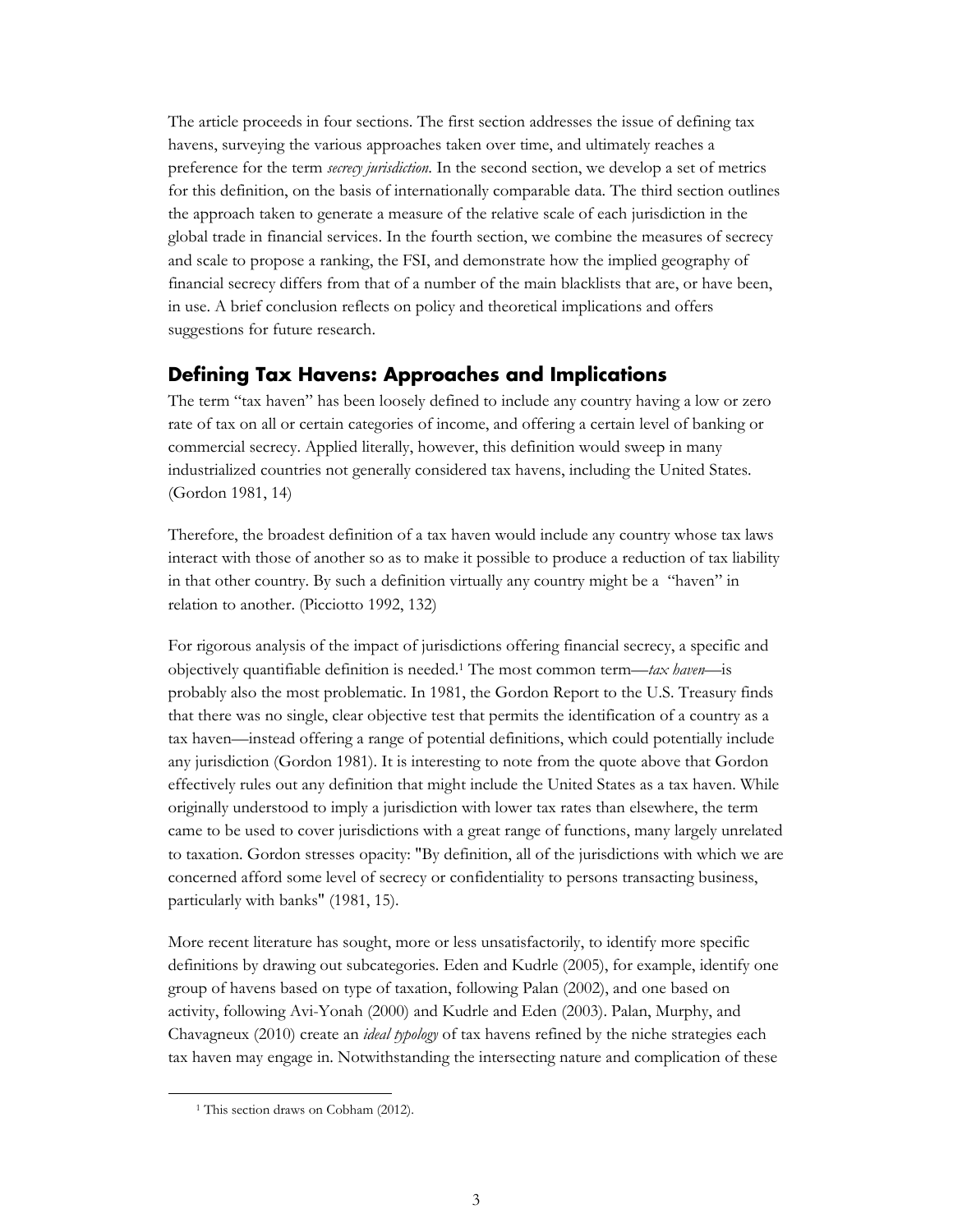various definitions, analysis under the heading tax haven tends to focus, understandably, on tax aspects. This view is most commonly associated with the Organization for Economic Cooperation and Development (OECD). While an earlier report (OECD 1987) focuses on reputation, there is somewhat more precision in an OECD (1998) report. Specifically, the 1998 report emphasizes no, or only nominal, taxes as the starting point for the identification of a tax haven, but it also emphasizes the lack of an effective exchange of information, lack of transparency, and the absence of *substantial activities*.

The overarching rationale for the existence of tax havens that emerges from this approach is the provision of relief to businesses or individuals from the rates of tax that apply elsewhere. To achieve this, either the economic activity (in substance) has to be moved to a new location from the original jurisdiction, or alternatively taxing rights have to be transferred by other means (manipulation of the form).

This dichotomous approach, separating jurisdictions into *nonhavens* and varying categories of tax havens, remains fraught with difficulty for research purposes. Two high-profile economic articles, two decades apart, illustrate the issue. Hines and Rice (1994) and Johannesen and Zucman (2014) assess the impact of tax havens on U.S. corporate tax and the true net foreign asset positions of rich countries, respectively. Hines and Rice (1994: 40) note the absence of a clear definition, and that "this vague characterization makes the process of classifying tax haven countries somewhat arbitrary," before combining IRS and other lists, along with some ad hoc decisions around scale of finance. Johannesen and Zucman (2014) apply a list drawn from work undertaken by the OECD over the course of many years, which the authors have adjusted in vague terms.<sup>2</sup> Both articles, however, draw clear conclusions about the scale of impact of tax havens.

In early work by economic geographers on the subject, the term *tax haven* has been described as a narrow, outdated and possibly stigmatizing label, which the authors mostly discarded in favor of the (then) new, more neutral and broader term *offshore financial center* (e.g., Roberts 1994; Cobb 1998; Hampton 1996; Warf 2002; Hudson 1998b). Another implicit rationale for the shift toward using offshore financial center instead of tax haven was the greater relevance in the global economy resonating with the former term. This trend of ascribing a growing role to what is understood as offshore finance is encapsulated well by Maurer's (2008: 160) famous quote: "Far from a marginal or exotic backwater of the global economy, offshore in many ways *is* the global economy."

The uncertainty stemming from a dichotomous approach as to what should be rightfully labeled onshore or offshore has, however, been inherited from the tax haven terminology. By some, offshore is used to indicate virtually all cross-border economic phenomena, such as in the literature on offshoring (Clark and Monk 2013; Grossman and Rossi-Hansberg 2008). Others have used the terminology to include some subset of cross-border economic activity

l

<sup>2</sup> Similarly, Zucman (2014) provides no definition but offers a broad discussion of some typical activities and a list in the appendix.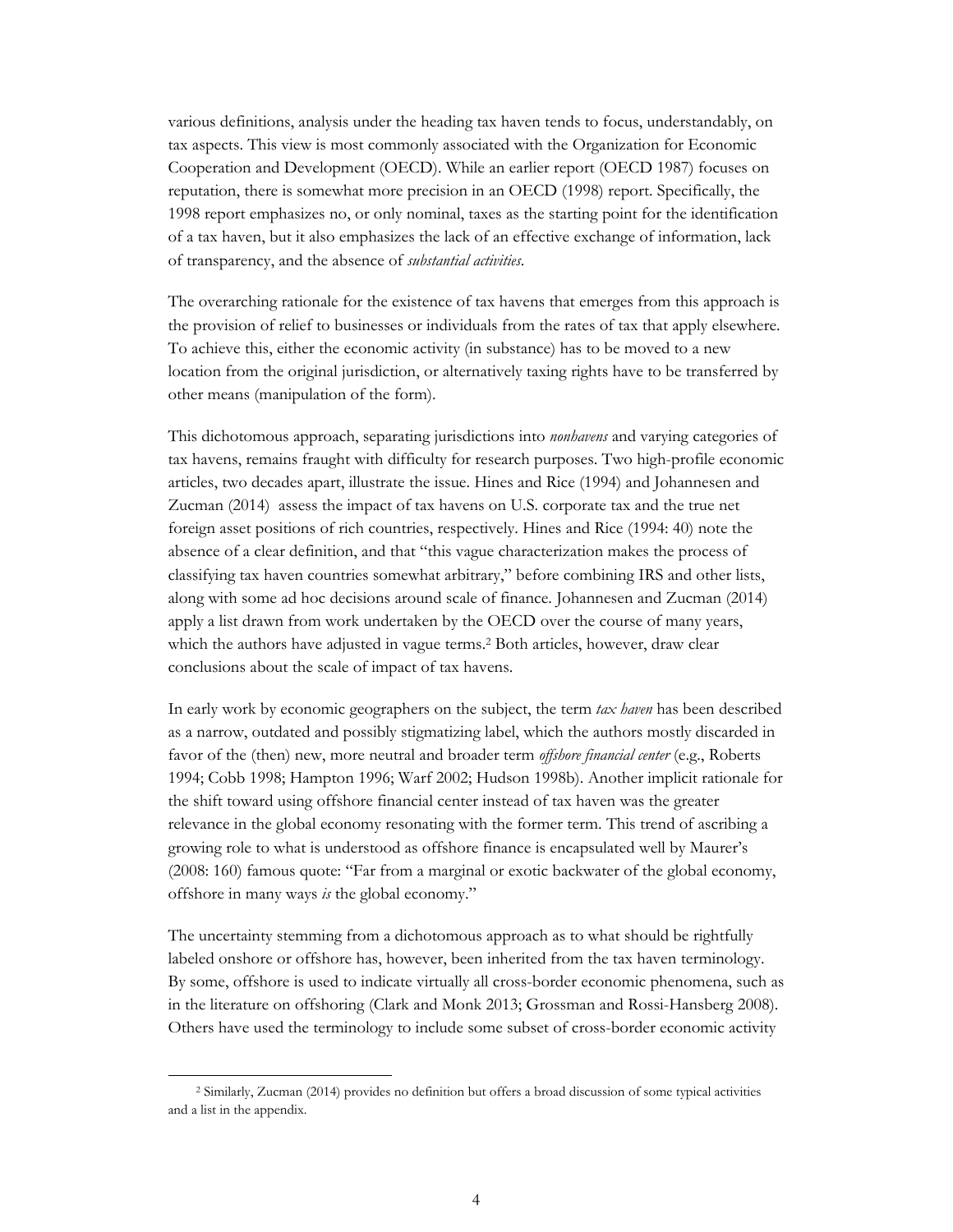by focusing on certain characteristics (such as low regulation, low taxation, or secrecy) (Wainwright 2013) or by comparing those characteristics with onshore (Roberts 1994). Hampton (1996) differentiates between tax havens and three types of offshore financial centers. While the former are defined by "no, or at best, low, direct and indirect tax rates compared with the other jurisdictions," the latter are seen as centers that host "financial activities that are separated from major regulating units (states) by geography and/or by legislation" (Hampton 1996 4–5, 10). However, as the author acknowledges, the operationalization of both terms, as well as differentiating between them, remains very difficult.

The lines of the offshore/onshore dichotomy blur further in Hudson's (1998a) work. He defines offshore as meaning "beyond the regulatory reach of the onshore authority," and frames the setting up of International Banking Facilities (IBFs) in New York as an attempt to create "offshores onshore," adding valuable complexity but further eroding the conceptual clarity of a dichotomous divide Hudson's (1998a, 6). Wójcik (2012a, 7) explicitly acknowledges that being an offshore jurisdiction or not "cannot be answered with a simple yes or no. Just like world cityness, it is a matter of degree." In a similar vein, Coe, Lai, and Wójcik (2014, 765) discuss the problems of drawing a clear-cut division between offshore and onshore by pointing to *midshore* finance centers, which are a chimera of both, or the counterintuitive finding that "some onshore jurisdictions (e.g. Delaware, Miami) could be more lax than offshore ones."

The latest approach for empirical analyses around offshore is exemplified by (Wójcik 2012a, (7), who defines offshore jurisdictions as "jurisdictions that specialize in attracting the registration of [investment vehicles] with foreign sponsors." Emphasis is placed on the term *investment vehicle*, which appears to exclude a priori important banking centers, such as Switzerland or Germany, by focusing heavily on the place of registration of certain legal entities such as shell companies, trusts, special purpose vehicles, and mutual funds. The operationalization of an offshore jurisdiction employed by Wójcik (2012a) relies on a consensual approach originally pioneered by Palan, Murphy, and Chavagneux (2009), later relabeled *expert agreement* (Haberly and Wójcik 2014).

This expert agreement approach relies on a metalist of tax havens, fed by a review and scoring of the numbers of *hits* by 11 lists of tax havens and offshore financial centers compiled over the course of over 30 years by different international organizations and researchers (Haberly and Wójcik 2014). The authors use varying levels of expert agreement around tax haven listings and offshore financial centers to empirically test the offshoreness of foreign direct investment (FDI), acknowledging the possible futility in insisting on a conceptual division between tax havens and offshore financial centers. Instead, the authors maintain (Haberly and Wójcik 2014, 5) that "What defines offshore finance, however, is less the jurisdiction within which transactions are booked or conducted, than their conduct in a networked transnational legal space produced by the lack of a clear legal basis for multinational activity." As this suggests, understanding tax havens and offshore finance requires an analysis of extraterritorial impact. The important challenge thus appears to be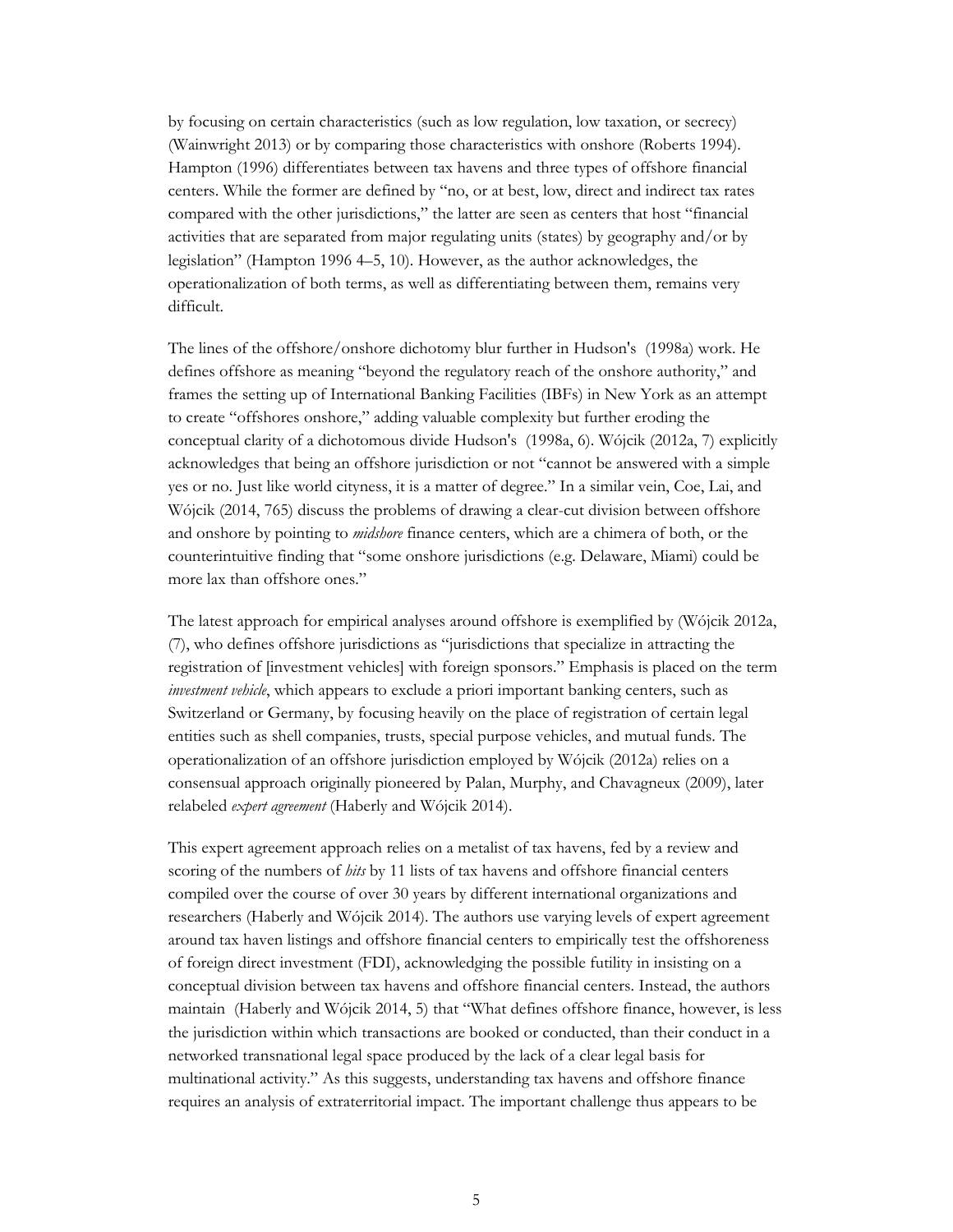how to move from a realization that offshore is a pervasive aspect of the world economy, rather than a group of troublesome (small) jurisdictions, to a definition that can be made operational for research and policy purposes.

Beyond economic geography, offshore financial center (or OFC) is preferred, for example, by the International Monetary Fund (IMF), the mandate of which is more closely aligned to issues of international financial regulatory oversight and stability than to issues of tax. Palan (1998, 64) explores some of the difficulties of consistent definition in this case, noting that in the financial literature "offshore is used […] to describe unregulated international finance [...] Rather confusingly, however, the International Monetary Fund and the Bank for International Settlements consider only tax havens as Offshore Financial Centres, though the City of London, which does not qualify as a tax haven, is considered the hub of global offshore finance.".

An important IMF Working Paper by Zoromé (2007, 7) discusses the definitional issues in some detail, proposing a specific, measurable definition: "an OFC is a country or jurisdiction that provides financial services to nonresidents on a scale that is incommensurate with the size and the financing of its domestic economy." He goes on to identify such OFCs by examining the ratio of net financial service exports to gross domestic product (GDP) from IMF balance of payments data and by looking at jurisdictions with especially high values (an approach that we discuss further and build on later in this article).

The key difference between the IMF's preexisting list and Zoromé's (2007) findings is the addition of the United Kingdom, which neatly illustrates the value of using objective criteria: a level playing field (including politically uncomfortable findings) may be more likely to emerge. Where Hudson (1998b), for example, is explicit about London as the long-standing home to offshore business—most obviously, the Eurodollar market—neither the London nor the United Kingdom appears on any of the common lists. Despite the advantage achieved by using quantitative criteria, Zoromé's (2007) approach retains the preference for a binary list of locations of concern.

The third main term used—and increasingly so since it was defined and promoted by Murphy (2008)—is *secrecy jurisdiction*. It is not entirely clear when the term was used for the first time, but, according to Peet and Dickson (1979), it featured in a report by the U.S. House of Representatives (1970). The focus remains on specific actions taken, but by employing the word jurisdiction, the legal realm is emphasized. This follows the logic of Palan (2002), who discusses the commercialization of sovereignty: the decision by certain jurisdictions to obtain economic advantage by allowing selected political decisions (over, for example, the taxation of nonresidents) to be dictated by those likely to benefit from the decision (for example, financial, legal, and accounting practitioners). 3

 $\overline{\phantom{a}}$ 

<sup>&</sup>lt;sup>3</sup> The idea that political decision making can be distorted, so that becoming a secrecy jurisdiction may damage democratic representation, is explored further under the name *the finance curse* (Shaxson and Christensen 2013).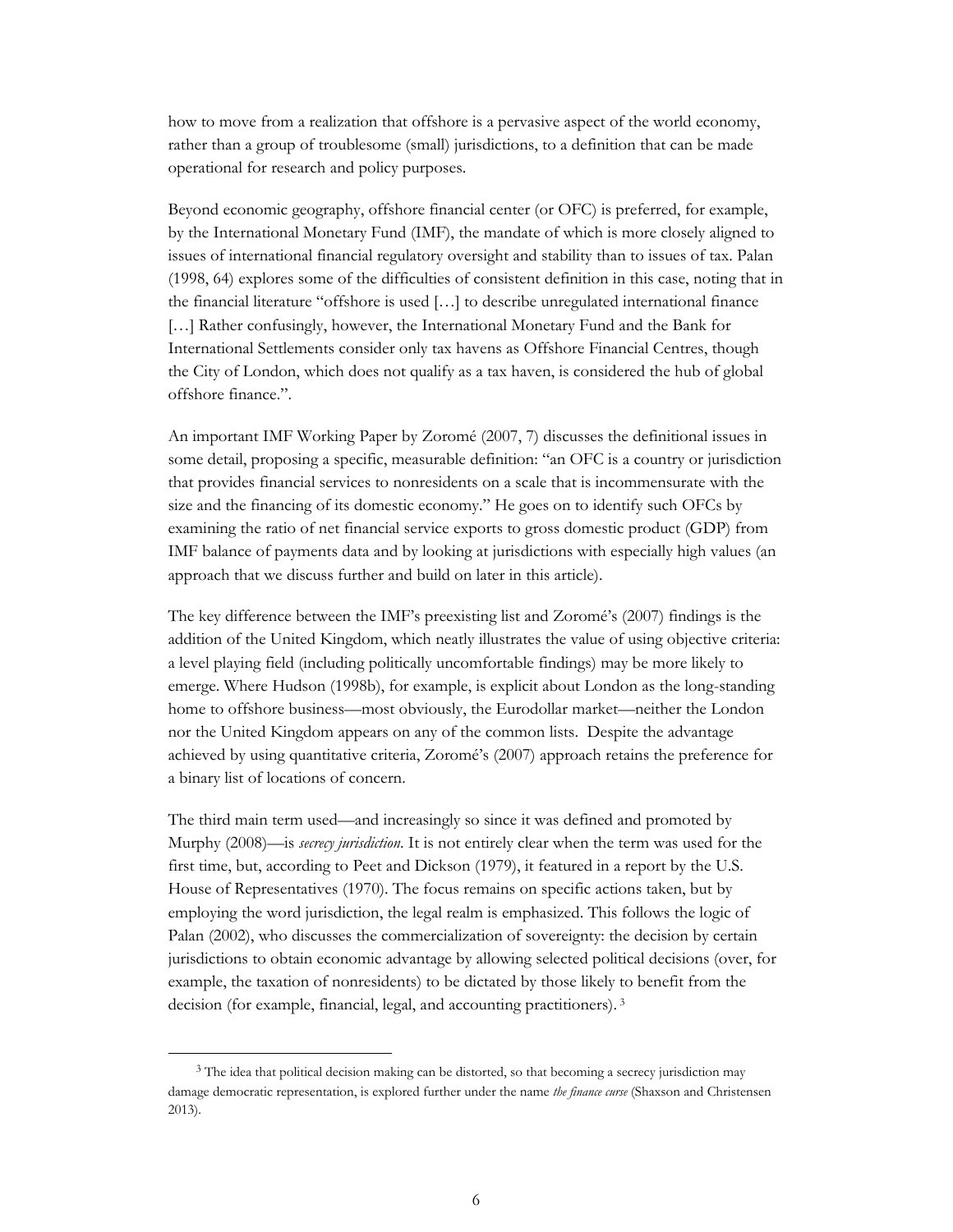The emphasis on secrecy is necessary, Murphy (2008) argues, because it is this that allows nonresidents to take advantage of favorable features in the jurisdiction's legal framework with the confidence that they will not run afoul of the legal system in the places where they reside. There are thus two key characteristics that define a secrecy jurisdiction:

- "The secrecy jurisdiction creates regulation that they know is primarily of benefit and use to those not resident in their geographical domain"
- "The creation of a deliberate, and legally backed, veil of secrecy that ensures that those from outside the jurisdiction making use of its regulation cannot be identified to be doing so." (Murphy 2008, 6)

By focusing on what makes them attractive, the secrecy jurisdiction concept therefore relies, above all, on an assessment of the comparative advantage of the jurisdictions in question. The route the secrecy jurisdictions have chosen, in order to attract (the declaration of) foreign economic or financial activity is the provision of relatively favorable terms to nonresident users. In effect, this indicates a reliance on regulatory arbitrage (potentially, but not necessarily, including tax regulation).

To be successful over time, such behavior should be hidden as far as possible from the views of regulators in *those other jurisdictions*, elsewhere, who may take countermeasures to frustrate the arbitrage. A major role of secrecy therefore is to facilitate changes in the form, but not the substance, of economic activity so that for regulatory purposes, it appears to take place elsewhere. In the extreme, structures are established such that activity appears for regulatory purposes to take place nowhere (Murphy 2008). For example, the recent U.S. Senate hearings into Apple discovered that the information technology giant had managed to create corporate entities in Ireland, which for tax purposes had *no jurisdiction*—most significantly, Apple Operations International, which reported net income of \$30 billion from 2009 to 2012 and filed no corporate tax return anywhere (U.S. Senate Permanent Subcommittee on Investigations 2013).

The ideal approach for the identification of secrecy jurisdictions might therefore contain two separate components: one reflecting each jurisdiction's (objectively measurable) performance against key indicators of secrecy—that is, how far they have gone in terms of Murphy's (2008) second criterion above—and one reflecting each jurisdiction's importance in the global provision of financial services to nonresidents (i.e., their quantifiable scale)—that is, their success according to Murphy's first criterion. Equally, these components can be considered in the terms of Held et al. (1999) as measures of intensity and extensity, combined to show impact propensity. In addition they combine emphasis on internal policy decisions, and—in line with van Hulten (2012)—extraterritorial reach. In the following two sections, we lay out the basis for our attempt to assess each component.

This approach has two main theoretical and conceptual advantages over the other two terminologies. First, by focusing on secrecy and transparency, the empirical determination of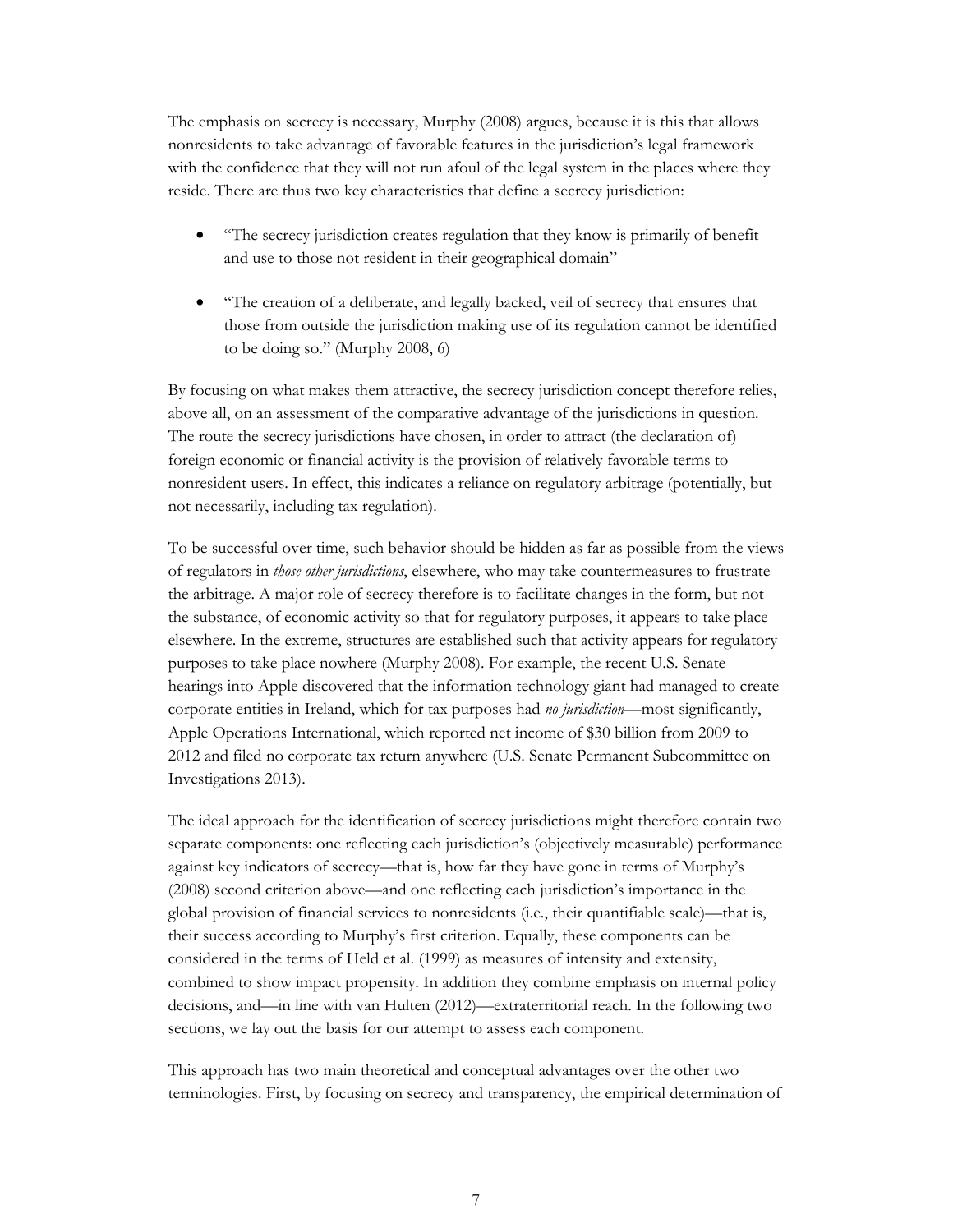a jurisdiction's intensity of providing secrecy becomes inherently easier than for tax or other regulatory aspects. Since properly enforced transparency should be easily observable in many cases, the comparative evaluation of a jurisdiction's policies becomes more feasible. The resulting secrecy spectrum on which a jurisdiction's policies can be positioned results in overcoming the *dichotomy trap*, a second major advantage over the other terminologies.

There is a potential, conceptual drawback to this approach. Popular views rely heavily on tax: for example, the Cayman Islands are a tax haven because of the absence of any taxes on individual income and corporate profits, and regardless of any other characteristics such as transparency.4 Arguably this viewpoint confirms the weakness of the term *tax haven*, for even in this example, the concern would not be with the Cayman Islands' competing, through low tax rates, to attract real activity. Rather, the concern is that the Cayman Islands may attract profits or incomes that are, in fact, derived from economic activity taking place elsewhere: so that the central feature of the behavior is not to offer lower tax for the same activity but to separate the recording and accounting of the tax base from the jurisdiction where it actually arises. What makes the low or zero tax rates attractive for this type of process, as opposed to the relocation of real activity, is the potential to hide relevant details from the jurisdiction where the tax base arises but from which it has now been separated.

Similarly, consider recent 'Luxleaks' (ICIJ 2014) revelations about near-zero taxation agreements for certain financial activity of multinationals in Luxembourg. Irrespective of their lawfulness, they resulted in major tax losses in other jurisdictions; but while this had been known in some circles for some time, it is only the current wave of public transparency that has resulted in political pressure to make such activity impossible. As such, the unacceptable feature (for other EU countries) of the process was not the low tax rates, but rather the ability to hide the large shifts of tax base. (Whether the key to acceptability was hiding this from tax authorities, or from citizens, is an interesting research question.)

Equally, revelations about Irish tax treatment of major multinationals (e.g. Pinsent Masons, 2014)) has caused intense pressure for adjustment of the approach. While again the low or zero tax rate provided the ultimate benefit for business, it was the lack of transparency that made the arrangements politically sustainable. In both the Luxembourg and Ireland cases, the true tax rate was itself hidden so that any external assessment based on the statutory rate or on effective rate constructed from public data would not have reflected the full *tax havenness* of these states.

An alternative approach to the secrecy jurisdiction focus could be to consider a jurisdiction's *tax haven-ness* as depending on the degree to which it is able to attract the tax base of economic activity that takes place elsewhere. This would align with an ongoing policy process: at the behest of the G8 and G20 groups of countries, the OECD is currently in the middle of a two-year process, the Base Erosion and Profit Shifting (BEPS) initiative, which has the explicit aim of reforming international corporate tax rules to achieve better alignment

l

<sup>4</sup> We are grateful to an anonymous reviewer for highlighting this view.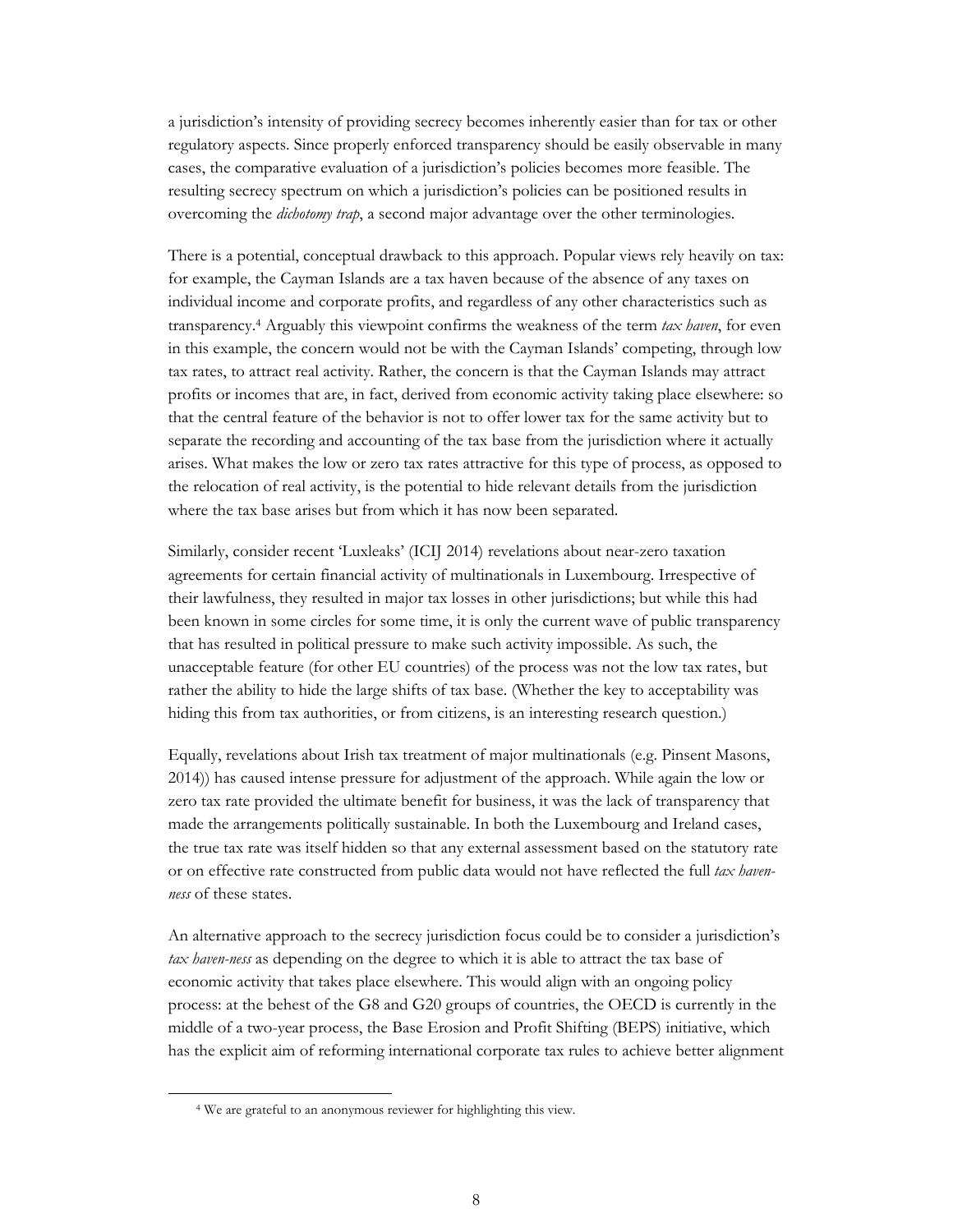between the location of corporate profits and the underlying, real economic activity (OECD 2013). BEPS Action Point 11 (out of 15) requires creation of a baseline estimate, hitherto lacking, on the extent of misalignment.

Current work using survey data on U.S .multinationals (IMF 2014) and global balance sheet data (Cobham and Loretz 2014) identifies a set of jurisdictions that systematically obtain a disproportionately high share of the corporate tax base in relation to their hosting of (real) economic activity: for example, Luxembourg, Ireland, and the Netherlands are identified in both studies. While the samples in these studies are dominated (in both home and host economies) by rich countries, it is conceivable that future work will overcome these constraints in order to produce a more balanced, global picture of the jurisdictions that lead in this measurable aspect of *tax haven-ness*. Even then, of course, being a hub for corporate profit shifting is just one aspect of *haven-ness* (probably the most researched so far as in Karkinsky and Riedel (2012) or Janský and Prats (forthcoming)); other measures would be needed to capture, for example, jurisdictions' role in the evasion of personal income and wealth taxation (see, e.g., Zucman 2014).

As the secrecy jurisdiction has not yet been used by economic geographers except for a cursory mention from Wójcik (2012a), it is an objective of this article to establish the concept. For the remainder of this article we define secrecy jurisdiction in line with Meinzer (2012a, 1) as a jurisdiction that "provides facilities that enable people or entities to escape or undermine the laws, rules and regulations of other jurisdictions elsewhere, using secrecy as a prime tool."

## **Secrecy Scores, from Policy Measures**

1

A situation of financial transparency may be characterized (1) by relevant information being placed on public record for all stakeholders to access; (2) by access on certain private financial data only by authorized authorities (such as tax administrations, police, etc.); or (3) by collecting, analyzing and sharing relevant information effectively with foreign counterparts. These are the areas in which we address the creation, by policy, of secrecy.

We have constructed 15 explicit, detailed, and verifiable indicators that measure the secrecy provided to nonresidents in the laws and regulations of jurisdictions. As a proxy for secrecy provided to nonresident investors, these key financial secrecy indicators (KFSI) change over time subject to refinement and data availability. Taken together, these indicators result in one compound secrecy score allocated to each jurisdiction. The scores are normalized to a range of zero (perfect transparency) to 100 (complete secrecy) and in practice vary between 32.4 (Sweden) and 88 (Samoa). For the FSI 2013, 82 jurisdictions are included, and the data set used for this article includes an additional five jurisdictions, bringing the total to 87.5

<sup>&</sup>lt;sup>5</sup> The relevant data on five additional countries were generated for the Center for Global Development, to be used as part of the Commitment to Development Index, which ranks rich countries on the development impact of their policies and incorporates the FSI (Janský forthcoming).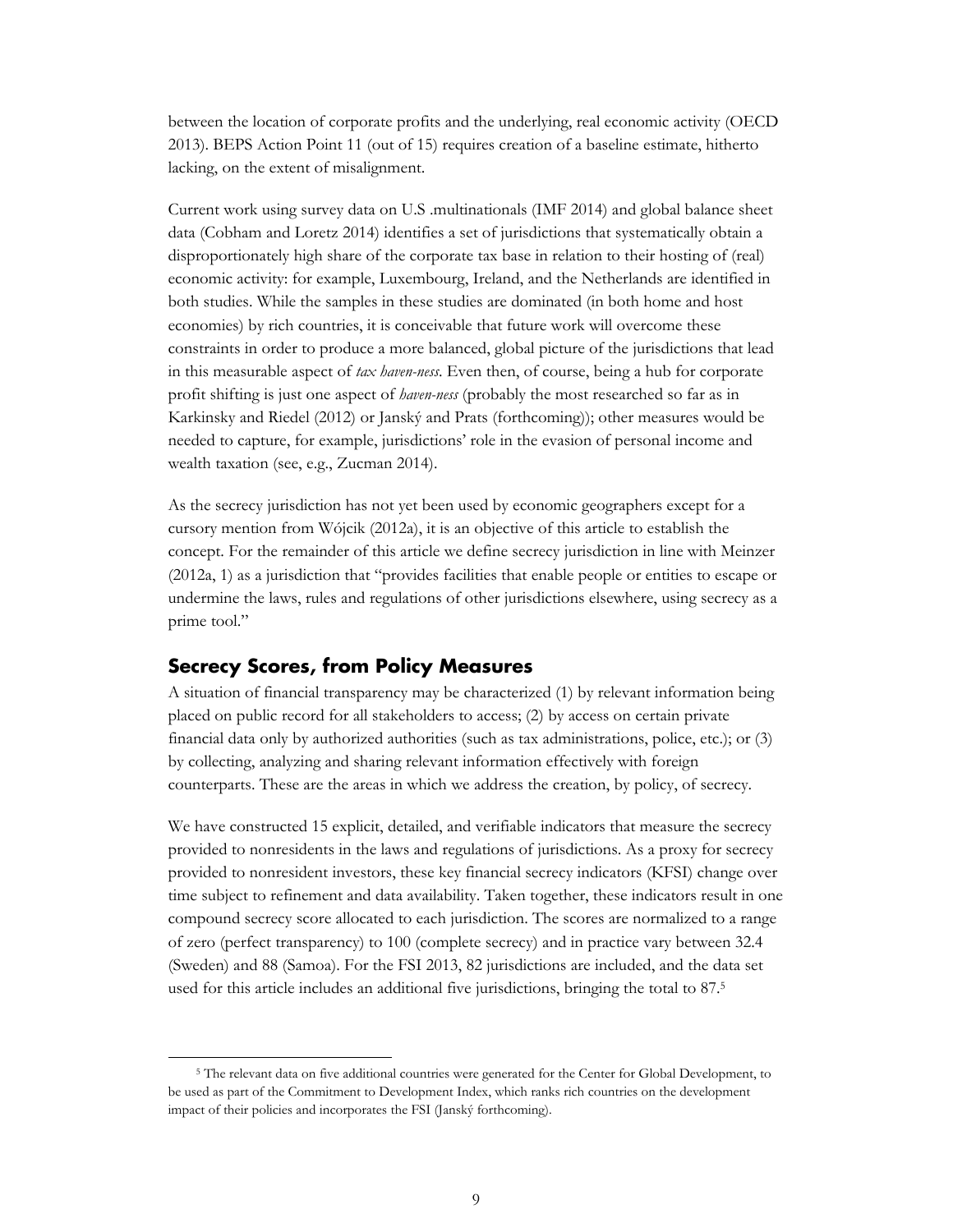The data set underlying the 15 KFSIs is available online for review, and linked to underlying sources (FSI 2013a). The main and preferred data sources were official and public reports by the OECD; the associated Global Forum on Transparency and Exchange of Information for Tax Purposes (hereafter Global Forum; Meinzer 2012b); the Financial Action Task Force (FATF); IMF; and the U.S. State Department's annual International Narcotics Control Strategy Report (e.g., U.S. Department of State (2013), which in one volume contains country reviews, including specific and comparative anti–money laundering data.

In addition, specialist tax databases and websites such as by the International Bureau of Fiscal Documentation, PriceWaterhouseCoopers (Worldwide Tax Summaries), Lowtax.net, and others have been consulted.6 Furthermore, surveys have been sent to the ministries of finance and the financial intelligence units of all 87 reviewed jurisdictions, which included targeted questions about the jurisdiction's tax and regulatory system. The questionnaires sent to the ministries of finance and to the financial intelligence units can be viewed online: see FSI (2013b) and FSI (2013c), respectively. All jurisdictions had the opportunity to provide up-to-date information by answering the questionnaires.

Out of a maximum of 202 variables available in the database for each jurisdiction, up to 49 are used to compute the secrecy score. Each of the 15 indicators is weighed equally. For some indicators, data availability and comparability is a problem. For instance, a publication by the OECD (2013) with specific comparative information on tax administrations used for two of the 15 indicators contains information for a total of 52 countries, out of which only 34 are included in the FSI 2013. For these two indicators, this leaves 48 countries of the FSI 2013 without a primary data source. If a jurisdiction did not respond to the questionnaires, and if (in some cases) follow-up enquiries with local researchers did not yield additional insights, this absence of data is reflected in the database by marking the relevant field as *unknown*. However, when constructing the indicators, the jurisdictions without data have been assessed under these circumstances as if their policies with respect to the particular indicator under assessment provide secrecy. Absence of data was awarded a secrecy score.

The guiding principle for data collection was to always look for and assess the lowest standard (or denominator) of transparency available in each jurisdiction. For example, if a jurisdiction offered three different types of companies, two of which required financial statements to be published online, but the third is not required to disclose this information, then we have answered the particular question about the online availability of accounts with *no*.

The 15 KFSIs can be grouped around four broad dimensions of secrecy: (1) knowledge of beneficial ownership (three KFSIs); (2) corporate transparency (three KFSIs); (3) efficiency of tax and financial regulation (four KFSIs); and (4) international standards and cooperation (five KFSIs). A brief discussion of the four groups follows below; a more complete

 $\overline{a}$ 

<sup>6</sup> These databases were accessible at the following addresses: http://www.ibfd.org/IBFD-Tax-Portal/About-Tax-Research-Platform, http://taxsummaries.pwc.com/uk/taxsummaries/wwts.nsf/ID/PPAA-85RDKF, http://www.lowtax.net/.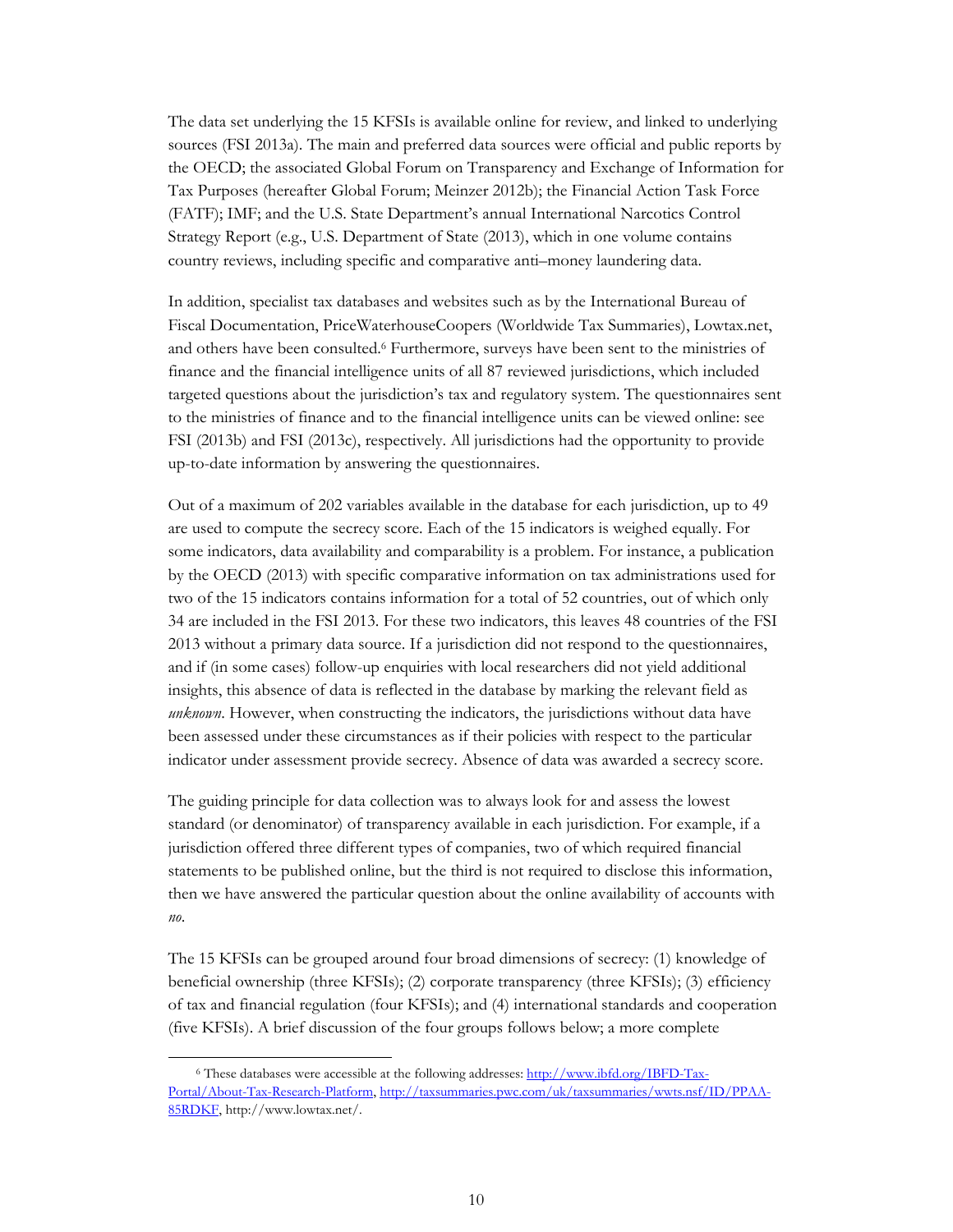description of each indicator is provided in the Methodology report, available online (Tax Justice Network 2013a).

For the first group of indicators, the notion of beneficial ownership of assets and legal entities and structures has its roots in the anti–money laundering discourse that began in the 1990s (Blum et al. 1998; Cuellar 2003; Levi 2002; Pieth and Aiolfi 2003; Carrington and Shams 2008; Unger 2007; UN Office on Drugs and Crime 2007).

The FATF (2012, 110) defines beneficial owners as the "natural person(s) who ultimately owns or controls a customer and/or the natural person on whose behalf a transaction is being conducted. It also includes those persons who exercise ultimate effective control over a legal person or arrangement." This view is shared only partly by the international tax community. In a report published at the request of the Financial Stability Forum, OECD (2001) explicitly uses the notion of a beneficial owner being a natural person. Contrary to this, the influential model tax convention of the OECD (2008) suggests that a beneficial owner can be a legal entity.

The OECD's annual tax cooperation reports ((OECD 2006, 2007, 2008, 2009a, 2010)) 2006–10 also illustrate the confusion here. While OECD (2006, 148) clearly defines the term *legal owner*, it refers to the term *beneficial owner* only in circular logic: "Legal ownership refers to the registered owner of the share, which may be an individual, but also a nominee, a trust or a company, etc. Beneficial ownership reporting requirements refers to a range of reporting requirements that require further information when the legal owner is not also the beneficial owner."

For the purposes of the FSI, we apply the concept of beneficial ownership broadly, as defined by the FATF, to bank accounts (KFSI 1), trusts and foundations (KFSI 2), and corporate entities with limited liability (KFSI 3).

The second dimension of financial secrecy relates to companies. Given the pervasiveness of companies in offshore finance as the basic vehicle to commit crimes and engage in abusive behavior, and considering their privileges granted by society, for instance, in terms of limited liability, it can be argued that corporations ought to be subject to a higher standard of transparency than merely submitting information to some registry. In order to prevent market failures and distortions through information asymmetries, the public at large, regulators, investors, and consumers should be able to easily find out about the activities of any corporate vehicle along various dimensions. KFSI 4 assesses if beneficial, or at the very least, legal ownership is accessible over the Internet for less than  $10US $\sqrt{\epsilon}$ . KFSI 5 reviews$ whether the financial statements of each type of company with limited liability is accessible online again for less than  $10\text{US}\%/\epsilon$ . KFSI 6, in turn, asks if countries require companies to submit and publish certain financial data on a country-by-country basis.

Third, we are concerned with the efficiency of tax and financial regulation. While at first glance, efficient tax or financial regulation is not related directly to financial secrecy, one way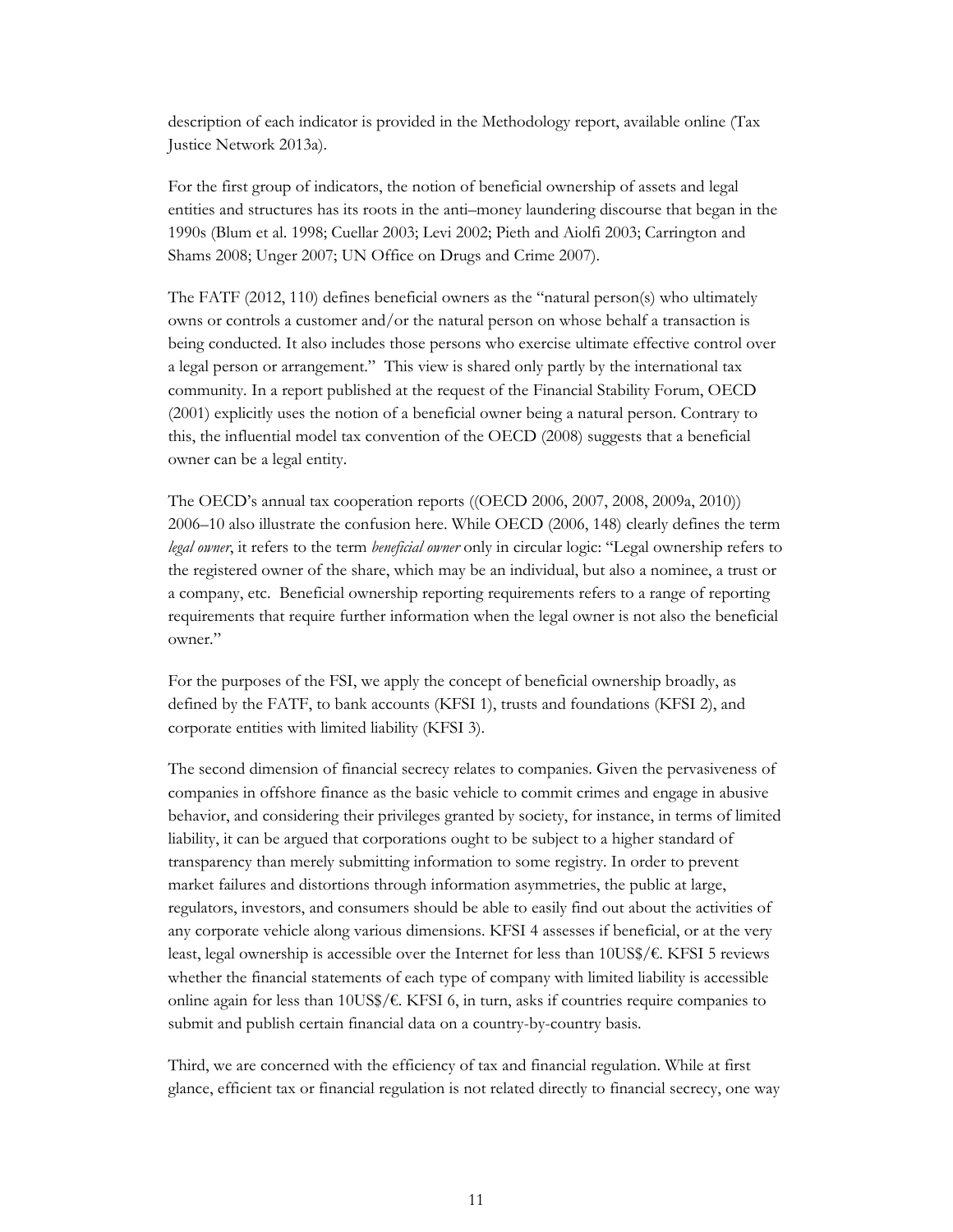of preserving secrecy in financial matters is to encourage a culture of noncompliance by, among others, not monitoring domestic economic actors by failure to collect basic information (KFSI 7). Similarly, dispensing with basic tools for efficient tax administration (such as the reliance on taxpayer identification numbers for matching information from various sources) can help to encourage noncompliance (KFSI 8). Furthermore, if countries create strong incentives for other countries to enter into bilateral tax treaties, this opens new doors for tax avoidance and increases secrecy through complexity in international taxation (McGauran 2013; Weyzig 2012; Rixen 2008; Picciotto 1992). On the other hand, countries can also create strong incentives for other nations to lower their tax rates and thereby encourage investors from all over the world to seek low or zero tax rates, which, in turn, invite undeclared, secretive investments for tax evasion or avoidance purposes (KFSI 9).

Finally, compliance with international standards and the level of international cooperation is assessed. Over the last decades, international efforts at enhancing cooperation in financial matters have increased either by *hard* international law or through best practice standards and associated evaluations of their implementation (*soft law*; Abbott and Snidal 2000). Most relevant for assessing financial secrecy are the evolving anti–money laundering regimes (KFSI 11), various tax information exchange initiatives (KFSI 12 and 13), as well as generic international judicial cooperation (KFSI 15), as an important law enforcement tool mostly for high-profile crimes beyond *simple* tax evasion. Furthermore, a series of thematic international conventions contain commitments related to financial transparency (KFSI 14).

A possible drawback to the secrecy jurisdiction approach is the following. The conceptual basis allows objective, verifiable criteria to be used in place of the expert list approach that has been necessary to make any progress with the term *tax haven*. However, the choice of criteria is necessarily subjective, as in any index. While the criteria reflect a range of international standards and related mechanisms, any given observer could reasonably make a case for focusing only on some aspects—on, say, the extent of company beneficial ownership information and its international exchange, while setting aside banking secrecy and much else.

While the eventual choice of FSI criteria has developed over time through wide engagement with country and thematic experts, the basis for this particular choice is similar to that for expert lists of tax havens. One difference, of course, is that the process itself and the criteria are entirely transparent and verifiable, allowing any observers to corroborate the degree of secrecy of any particular jurisdiction or, instead, to fashion their particular choice of criteria into an alternative secrecy score.

In what follows, we present the FSI as published and consider how the resulting geography of secrecy differs from other analyses. At the same time, we recognize that narrower, broader, or differently weighted combinations of secrecy components would yield (sometimes substantial) variations. Equally, the FSI could be seen as a complementary instrument to the analysis of tax rates, for example. However, for the reasons discussed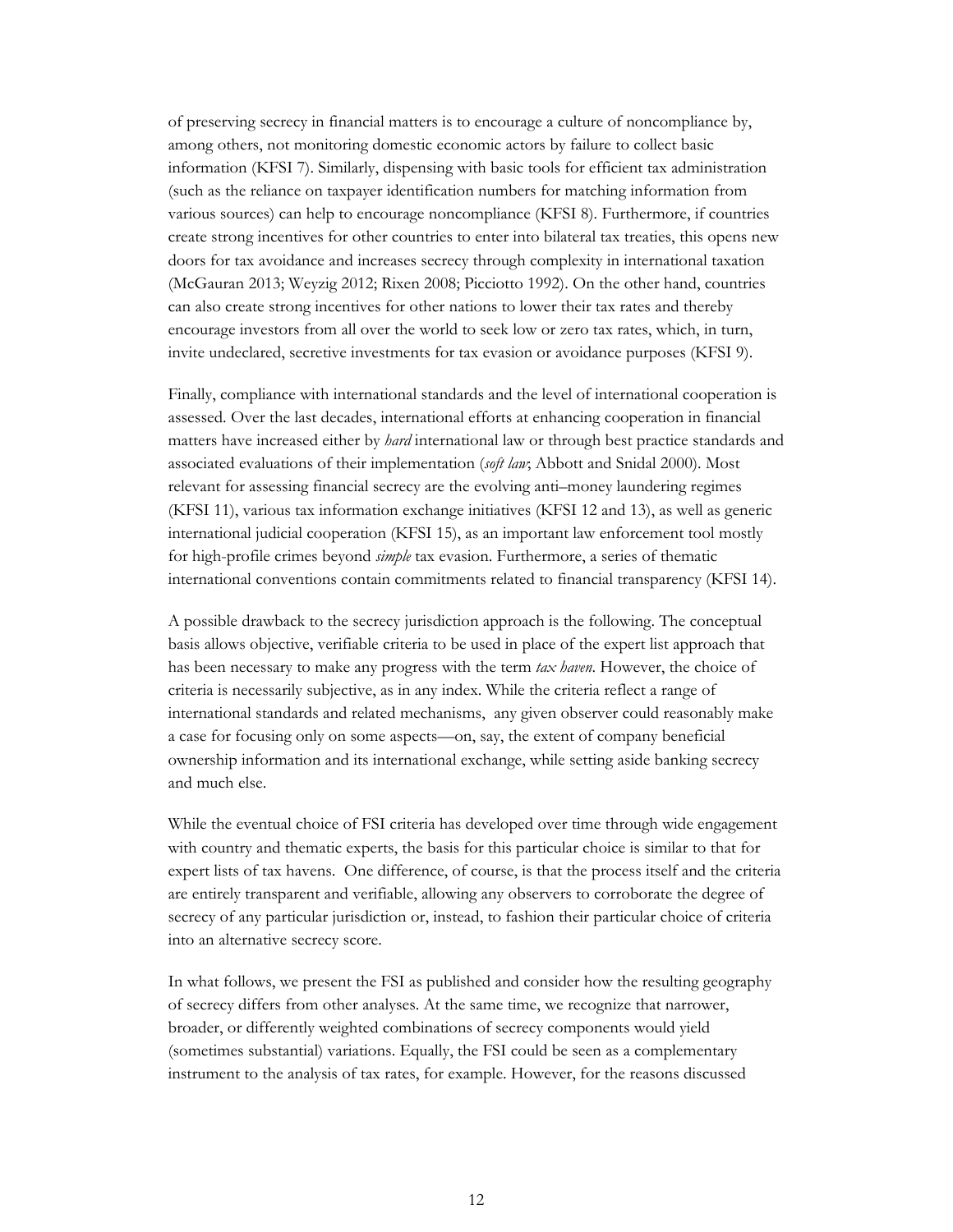above, robust measures of *haven-ness* based on public tax rate data alone are likely to remain elusive, even if definitional issues can be resolved.

#### **Global Scale: The Provision of Financial Services**

We are interested in which countries affect financial secrecy globally, rather than in countries with high secrecy scores, but without significant impact. Therefore the second component of the FSI is the global scale weight (GSW) attributed to each jurisdiction, and this is based on the assessment of the size of each jurisdiction's share of the global market for financial services provided to nonresident clients. We explain how this assessment is made, before considering potential criticisms of the approach. Our methodology for the calculation of the GSW builds on the work of Zoromé (2007). Zoromé relies on the relative *intensity* of the provision of financial services to nonresidents by taking a measure of financial services exports and scaling by jurisdictional GDP.

Here we are concerned not so much with intensity (domestically), but impact (globally), so we measure the market share of each jurisdiction (that is, each jurisdiction's provision of financial services to nonresidents, as a ratio to the total global provision of services to nonresidents across all jurisdictions, rather than as a ratio to the jurisdiction's own GDP). As Cobham (2012) shows, taking global contribution rather than relative intensity in the provision of financial services to nonresidents leads to quite a different picture: with 2007 data, the former criterion points to Cayman Islands, Luxembourg, Switzerland, the United Kingdom, and the United States, while the latter points, instead, to Bermuda, Cayman Islands, Guernsey, Jersey, and Luxembourg.

The global scale weights are based on publicly available data about the trade in international financial services of each jurisdiction. The preferred data source is the IMF's Balance of Payments Statistics (BOPS), which provides data on international trade in financial services, and this extends to 53 of our 87 jurisdictions. We employ data from BOPS based on two different manuals, BPM5 (IMF 1993) and BPM6 (IMF 2013a). When available—mostly years 2005 to 2011—we use data on the basis of BPM 6. Otherwise—mostly for years prior to 2005—we use an earlier edition, BPM 5. We do not find substantial empirical differences between the two. For 2011, the recent year with most available data, the BOPS cover 116 jurisdictions for exports.7

For the rest of the sample, we extrapolate from IMF data on stocks of internationally held financial assets to derive trade or flow estimates (again following Zoromé, 2007). Data on stocks of portfolio assets and liabilities are taken from two IMF sources: the Coordinated Portfolio Investment Survey (CPIS) (IMF 2013b) and the International Investment Position (IIP) (IMF 2013c) statistics, of which the latter is part of the BOPS. CPIS data for 2011 cover 76 jurisdictions for total portfolio assets, and 215 jurisdictions for total portfolio liabilities, which are derived from reported assets. IIP data for 2011 cover 112 jurisdictions,

l

<sup>7</sup> The 2013 index is based on data available in mid-2013. More timely updates of this important data set would, in general, allow more recent data to be used.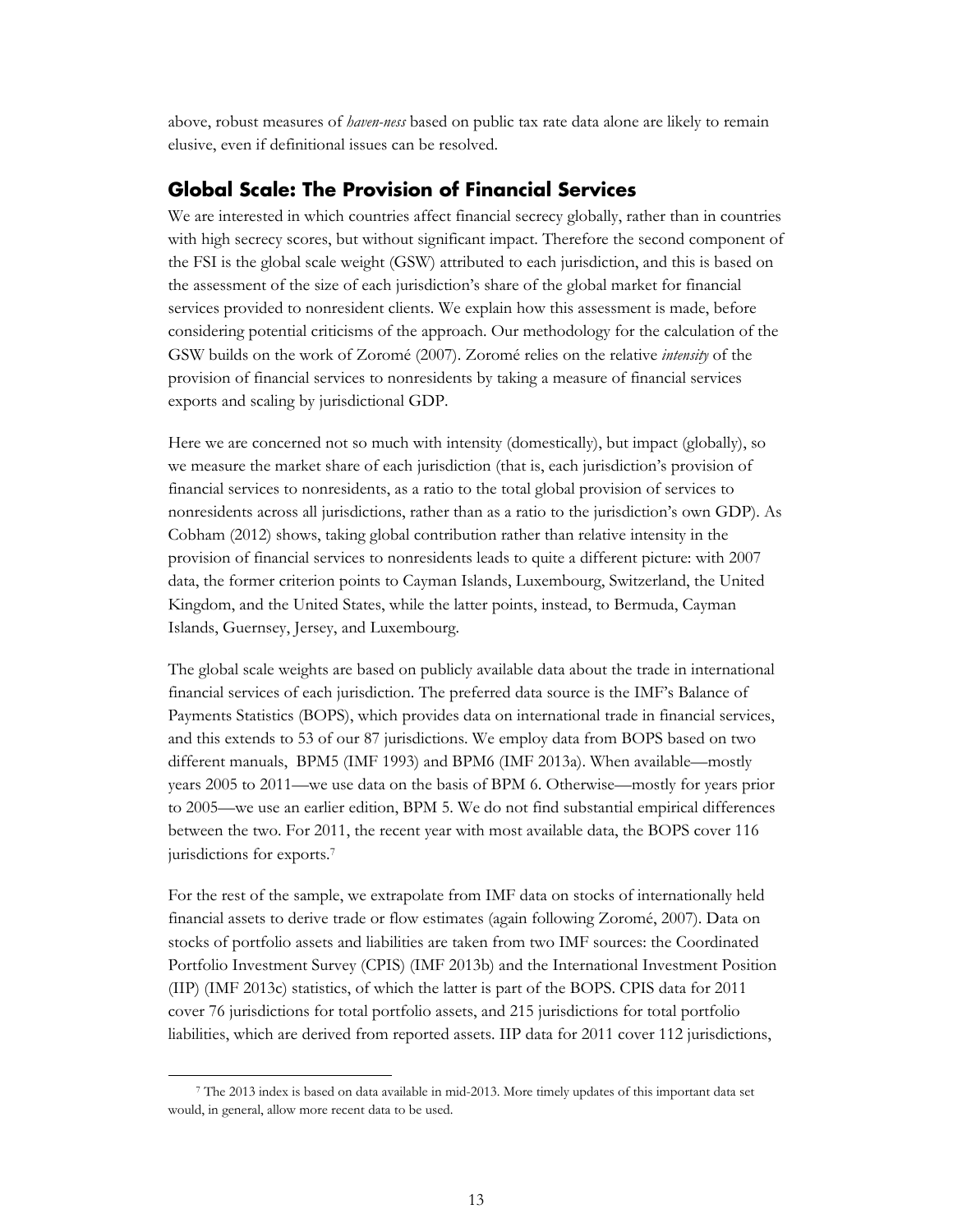and is filtered (again following Zoromé, 2007) to exclude FDI, reserve assets, and all assets belonging to general government and monetary authorities.

There is an argument for preferring liability data to asset data, since it ought to reflect—for example—that French clients holding assets in German banks create a German services export and a German liability. However, there are two reasons to use assets. First, it is assets that are directly reported by jurisdictions. These data are therefore more likely to capture the full range of assets, rather than liability data, which are inferred by inverting the stated asset claims of other jurisdictions, and hence are likely to be incomplete. Second, a jurisdiction's overseas assets, beyond a certain point dictated by their domestic economic structure (a different point for the United States compared to that for the island of Jersey, for example), will be managed on behalf of nonresidents and hence also indirectly reflect the export of financial services. As would be expected given the nature of financial markets, there is a strong correlation between assets and liabilities where data for both are present.

We use liabilities data to extrapolate values of assets where neither assets nor financial services exports are reported. The adjusted data on stocks of assets are then used to estimate current flows of financial services. We aim to improve on the IMF extrapolation by using a panel of data (2001–11) rather than a single year on which to base the extrapolation, which appears to allow marginally more accurate estimation of flows from stock data. The implied coefficients (all significant at the 1 percent level) are very similar regardless of the specification chosen, including fixed-effects panel regressions. We ultimately select a pooled ordinary least squares (OLS) regression to allow the constant to be constrained to zero (allowing a nonzero constant only trivially affects the goodness of fit, which is between 0.83 and 0.85 under each specification we consider).

We also use liabilities data to assess the reasonableness of reported assets, which leads us to identify a discrepancy specific to the Cayman Islands. Here the recorded value for liabilities—that is, that based on the recording of other jurisdictions—far exceeds the declared value for assets. To see this, we consider the difference in recorded values of liabilities minus assets, as a ratio to jurisdictions' GDP. This allows us to scale the size of the difference according to jurisdiction so that, for example, Jersey is not necessarily more likely to stand out than the United States. We use GDP from the World Bank's World Development Indicators (World Bank 2013) or, when not available, from the CIA's World Factbook (CIA 2013). Also, where necessary we use the values of GDP from the closest year available.

The ten highest recorded values of liabilities minus assets as a ratio to jurisdictions' GDP all relate to one jurisdiction: the Cayman Islands. For only one other jurisdiction is there a ratio greater than 10 in any year (for the Netherlands Antilles that no longer exists). For all 11 of the Cayman observations from 2001 to 2011, the ratio exceeds 250, with the highest values (in excess of 500 times GDP) all recorded in the most recent years.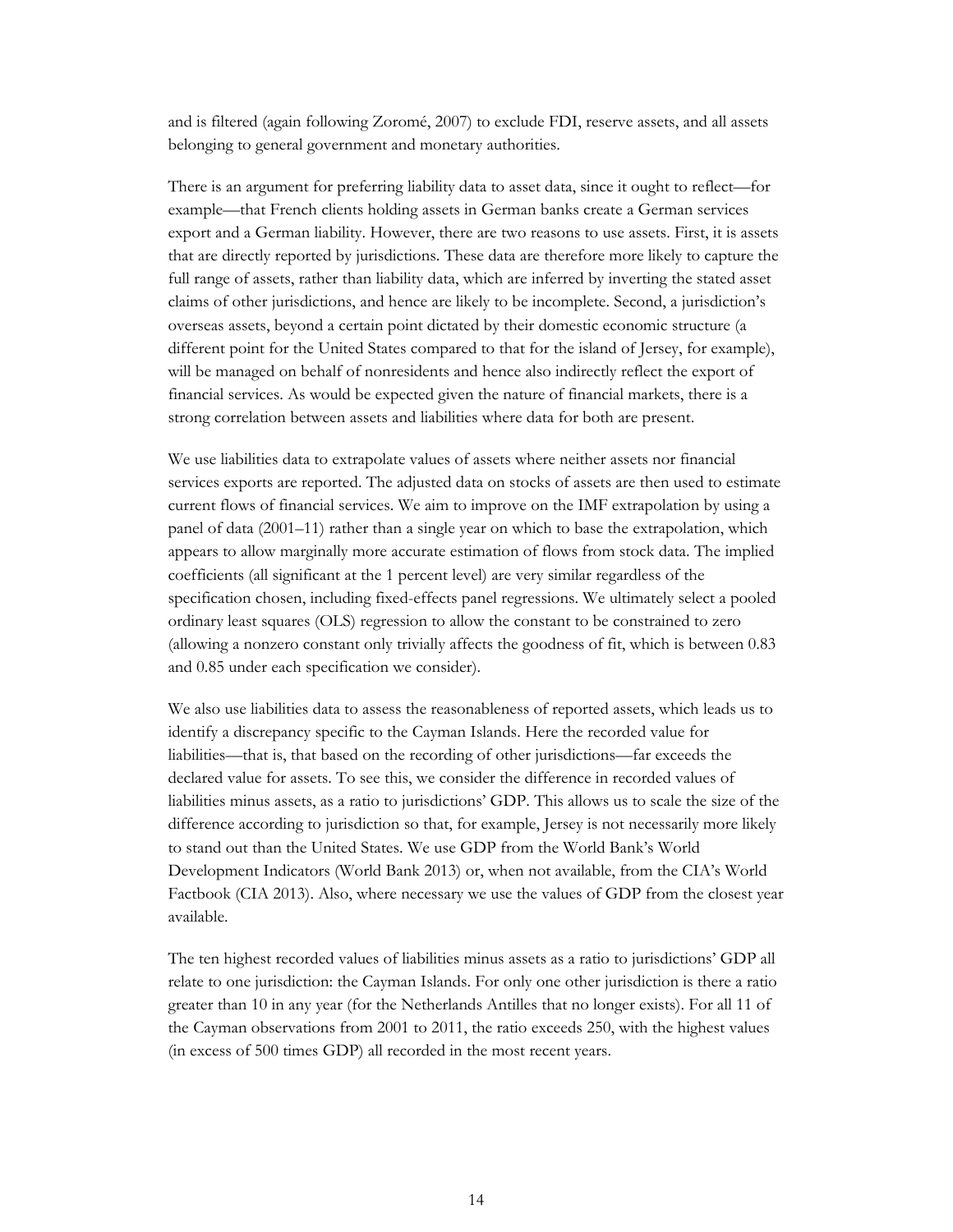This feature of Cayman-declared data is confirmed by IMF researchers Lane and Milesi-Ferretti (2010) and by Zucman (2014), who noted that it results from the Cayman Islands unlike all other major reporters—reporting only on its banks' portfolio holdings and excluding those of its large hedge fund industry.

We therefore impute a value for Cayman Island assets. We proceed with the assumption that the liabilities data—as recorded by all other reporting jurisdictions—is the most accurate reflection of the Caymans' activity and therefore extrapolate an alternative asset measure.

To do this, we perform a simple OLS regression of our asset value on CPIS reported liabilities, with no constant, using the pooled data for all jurisdictions except the Cayman Islands, from 2001 to 2011. Taking the coefficient (2.05) as the average ratio of assets to liabilities in our data set, we multiply the 2001–11 values for Cayman Island liabilities by this to obtain a value for Cayman Island assets, which we believe reflects more closely the actual scale of Cayman Island activity in offshore financial services. Given the IMF analysis (Lane and Milesi-Ferretti 2010), this is likely if anything to be an underestimate.

In total, we are able to create flow data (true or extrapolated) for a total of 217 jurisdictions, which we believe cover the majority of the global provision of financial services to nonresidents (and a vast majority of the total of 245 jurisdictions considered in our analysis).

Finally, we can use the total level of financial service exports for the 217 jurisdictions and take the exports of each of the FSI jurisdictions with available data as a share of this global total. This creates a global scale weight reflecting the relative importance of each jurisdiction.

The Global Scale Weight is defined as

| Global Scale Weight,                                                   |
|------------------------------------------------------------------------|
| Exports of financial services (true or extrapolated),                  |
| Sum of all world exports of financial services (true and extrapolated) |

The total global scale weight for the 80 FSI jurisdictions with data is 96.85; rising to 97.27 when we include the additional five countries assessed separately.

It is important to note that this weighting alone does not imply harboring or supporting inappropriate behavior by the jurisdictions in question. Arguably, those near the top should be congratulated on their success in the field of international trade in financial services (although in light of recent examples, such as Iceland, Ireland, and Cyprus, they may, of course, also want to consider the extent of their reliance on this risky sector). Rather, the GSW is an indicator of the potential for a jurisdiction to contribute to the global problem of financial secrecy, *if* secrecy is chosen in the range of policy areas discussed above.

We believe that this methodology represents the most robust possible use of the available data, given its limitations, as a means to evaluate the relative contribution of different jurisdictions to the global total of financial services provided to nonresidents. The fact that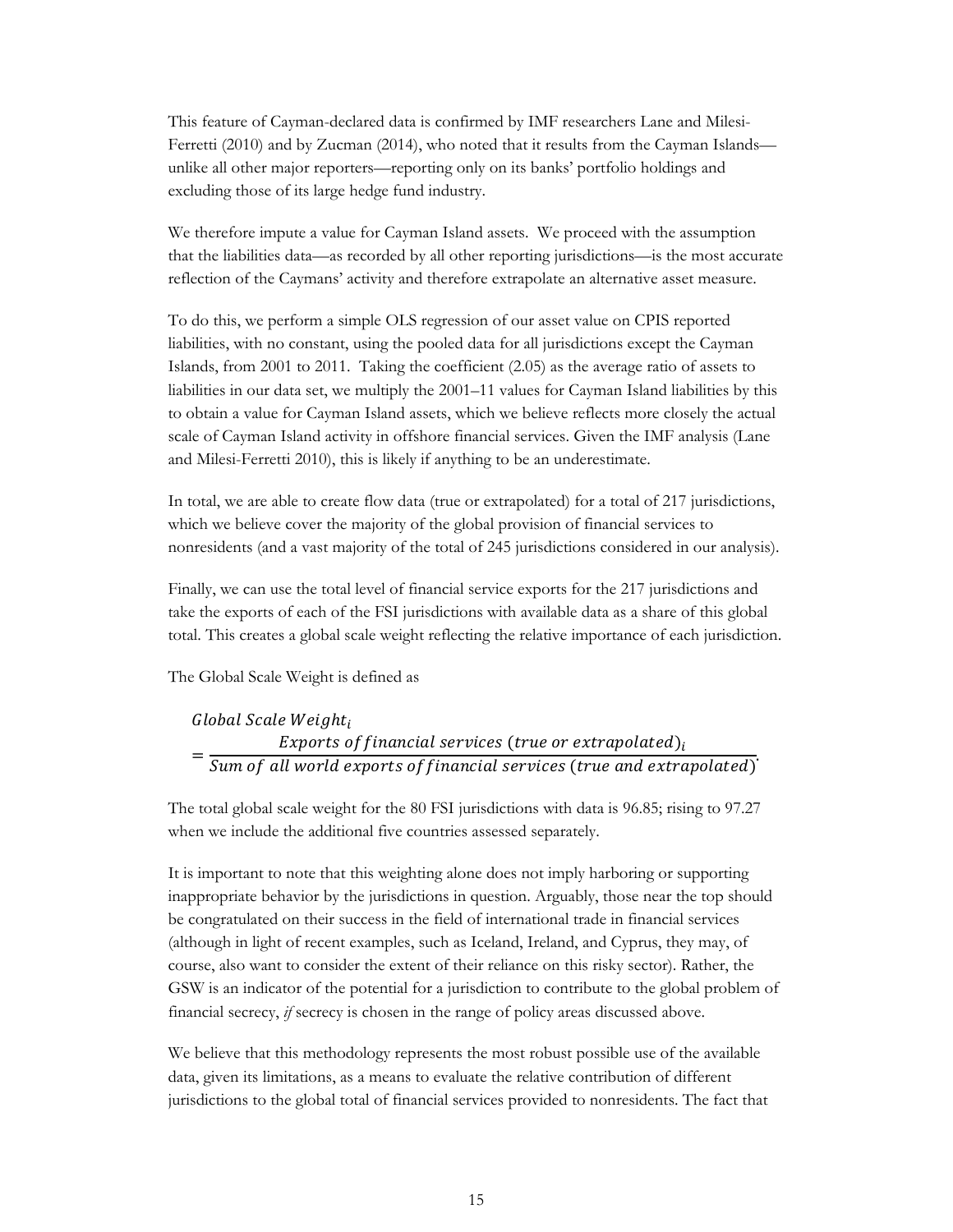researchers must follow such a convoluted path to reach this point is evidence of the failure of policy makers to ensure that global financial institutions and national regulators have access to the necessary data to track and understand international finance.

# **The FSI: A New Geography of Financial Secrecy**

The FSI reveals a new geography of financial secrecy, with two main features. First, the FSI reveals the dominant role of a number of major economies—in contrast with the emphasis on small island states that tax haven lists prepared by multilateral organizations have long exhibited. Second, the FSI shows a contrasting view of corruption to that of the most highprofile alternatives such as Transparency International's Corruption Perceptions Index (CPI) (Transparency International 2012).

The final step in creation of the FSI is to combine the ranking by scale of activity with the secrecy scores, in order to generate a single number by which jurisdictions can be ranked, reflecting the potential global harm done by each. As with the choice of secrecy indicators and their relative weighting in the secrecy score, and with the focus on financial services exports to determine relative scale, the method of combination cannot be objective. Underlying the choice made is a desire for neither secrecy nor scale to dominate the final ranking.

In practice, there is significantly more variation in the scale weighting than the secrecy score, so we transform the two to generate a series with variations of a similar order. The simplest transformations that achieve this are to take the cube of the secrecy score and the cube root of the scale weight so that for each country  $i$ 

# Financial Secrecy Index 2013 $_i$  = Secrecy Score $_i^3 * \sqrt[3]{Global}$  Scale Weight $_i$

The full index for 2013 is available online (Tax Justice Network 2013b). Table 1 compares the top 10 jurisdictions on the FSI, with those ranked separately by the secrecy score and by GSW. Clear differences in the geography of secrecy or of corruption are apparent: GSWs point to the largest financial centers, secrecy scores point to the smallest, traditionally noncooperative jurisdictions, while the FSI itself combines the last two to provide a picture of scale-weighted secrecy. Some major economies now come into focus, reflecting their importance in the global provision of financial services. The most secretive jurisdictions are of so little importance that they do not make the top 10 of the FSI overall; but most of the biggest players by scale are also sufficiently secretive to feature in the FSI top 10. Only the United Kingdome is sufficiently transparent to move far down the FSI (with a secrecy score just below 40, it ranks twenty-first in the FSI despite being responsible for 18.5 percent of global financial services exports).

Researchers using the index should, of course, consider the particular aims of their own work before deciding on the appropriate measure to use. Research focusing on the relative risk of illicit financial flows in transactions with different jurisdictions, for example, may require pure secrecy scores. In contrast, understanding global changes in secrecy may require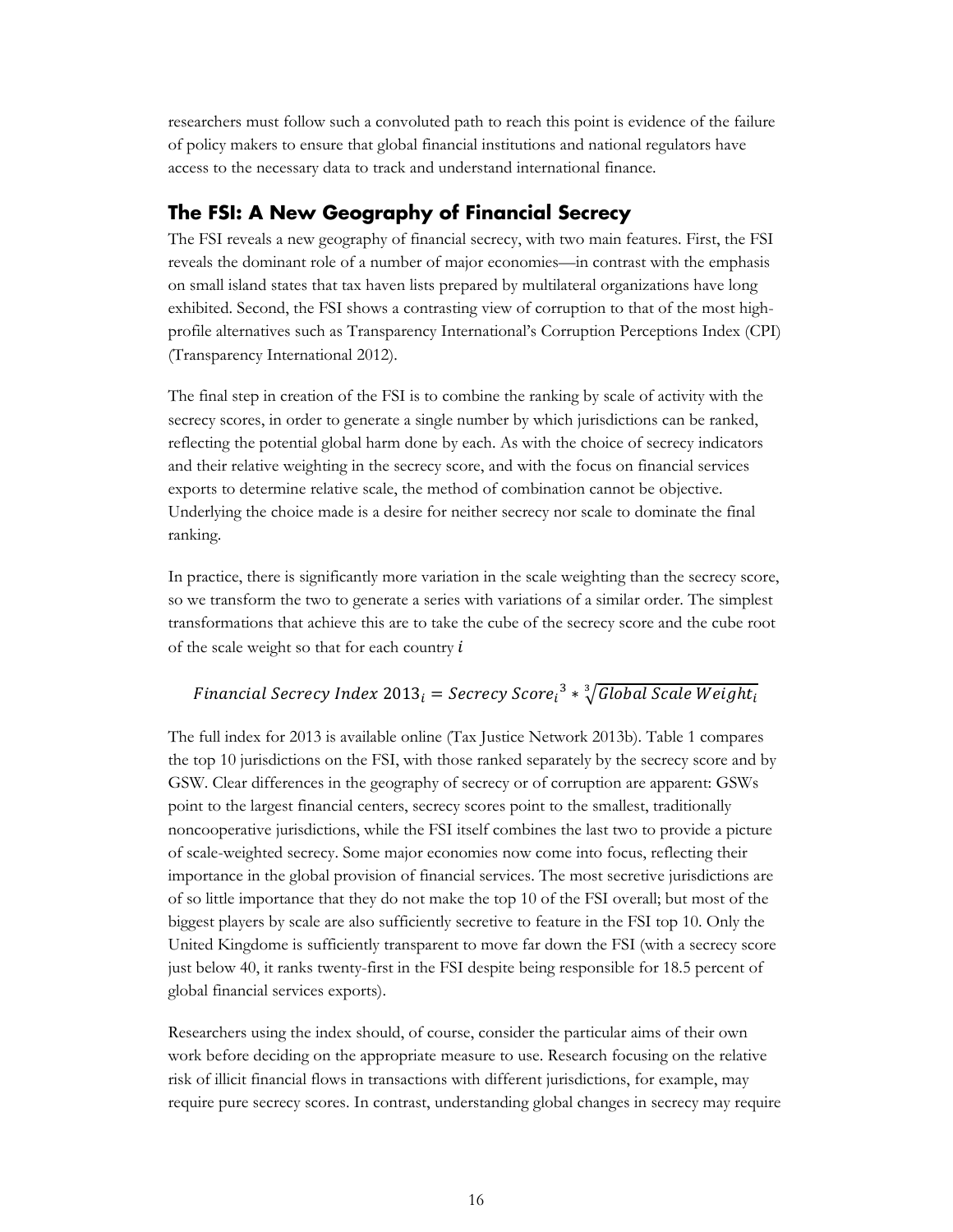a weighting, such as that in the index, in order not to be unduly swayed by the experience of a few small, highly secretive jurisdictions. The combined FSI also allows for comparison of the extraterritorial importance of jurisdictions' financial secrecy.

Table 1 shows two related indices: the CPI(Transparency International 2012), which combines 13 different sources based on expert opinion surveys to rank countries according to the perception of corruption and has been criticized for presenting only the perceptions of an international, largely corporate elite (Christensen 2007; Cobham 2013); and the Basel Anti–Money Laundering Index (BAMLI) (Basel Institute on Governance 2013), which is more obviously similar to the FSI and rates countries according to money laundering and terrorist financing risk, on the basis of components including international organizations' ratings. We use the detailed BAMLI Expert Edition Data, as of July 15, 2013. Note that the BAMLI includes components based on scores from the CPI (10 percent) and the FSI (25 percent).

In the BAMLI meanwhile, and above all in the CPI, some of the lowest-income countries perform worst. Simple regressions of each index or component on per capita income confirm this pattern: there is a significant positive correlation for the CPI, with income *explaining* 57 percent of variation in *corruption*, and the BAMLI (*R²* of 37 percent). Secrecy scores also tend to be worse for lower-income countries, but income only *explains* 20 percent of the variation in secrecy; for the overall FSI, the pattern disappears, with explanatory power of income falling to just 8 percent.8

l

<sup>8</sup> Regressions not reported; available on request.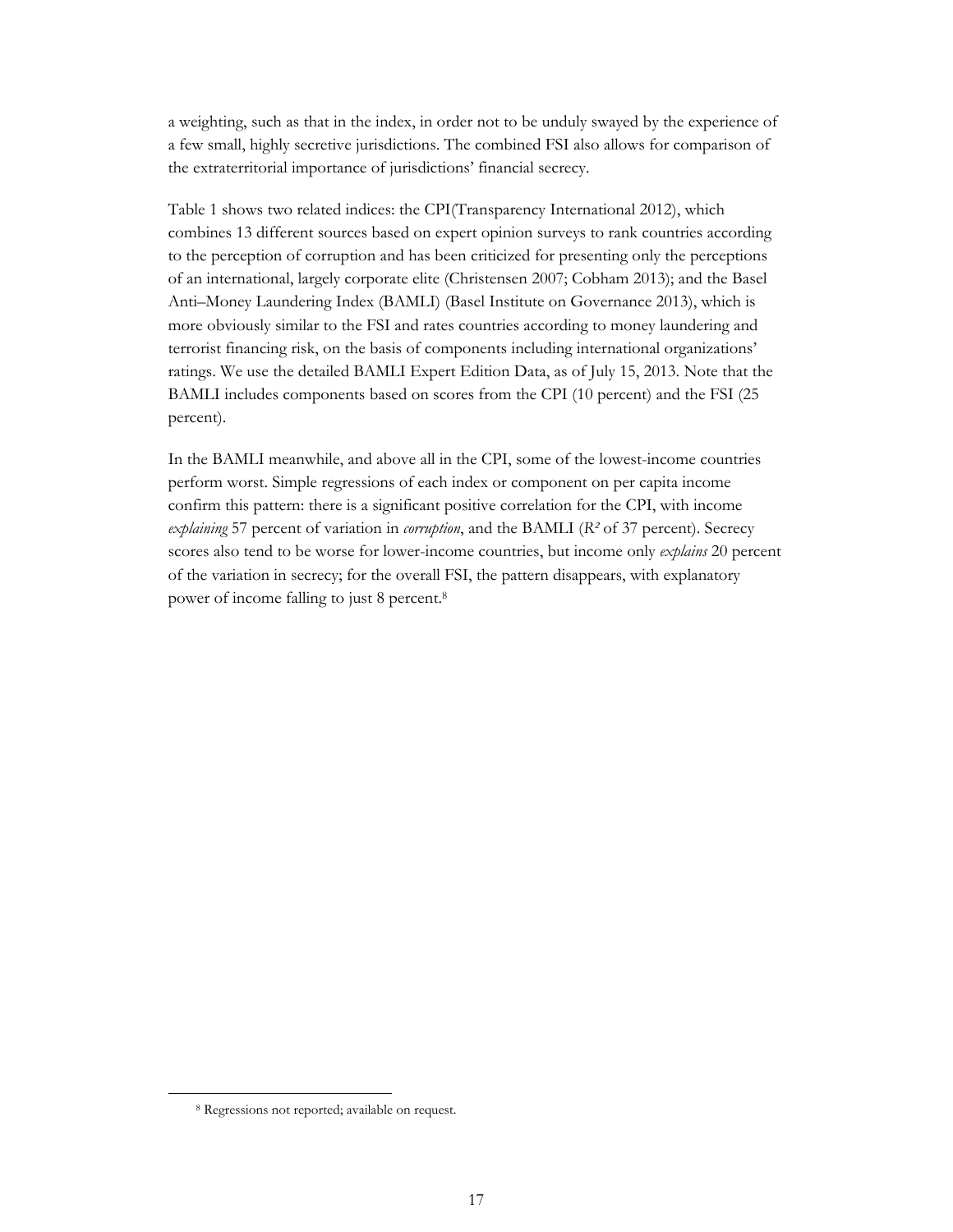#### **Table 1**

| Ranking by                  | <b>FSI</b>                      | Secrecy<br>Score         | <b>GSW</b>                      | <b>BAMLI</b>          | <b>CPI</b>              |
|-----------------------------|---------------------------------|--------------------------|---------------------------------|-----------------------|-------------------------|
| $\mathbf{1}$                | Switzerland                     | Samoa                    | <b>United States</b>            | Somalia               | Afghanistan             |
| $\overline{2}$              | Luxembourg                      | Vanuatu                  | United<br>Kingdom               | Afghanistan           | Korea, DR               |
| $\overline{3}$              | Hong Kong<br>S.A.R. of<br>China | Seychelles               | Luxembourg                      | Iran, Islamic<br>Rep. | Somalia                 |
| $\overline{4}$              | Cayman<br>Islands               | St. Lucia                | Switzerland                     | Cambodia              | Sudan                   |
| 5                           | Singapore                       | Brunei<br>Darussala<br>m | Cayman<br>Islands               | Tajikistan            | Myanmar                 |
| 6                           | <b>United States</b>            | Liberia                  | Germany                         | Iraq                  | Turkmenista<br>n        |
| $\overline{\mathcal{I}}$    | Lebanon                         | Marshall<br>Islands      | Singapore                       | Guinea-<br>Bissau     | Uzbekistan              |
| 8                           | Germany                         | <b>Barbados</b>          | Hong Kong<br>S.A.R. of<br>China | Haiti                 | Iraq                    |
| 9                           | Jersey                          | Belize                   | Ireland                         | Eritrea               | Venezuela,<br>Rep. Bol. |
| 10                          | Japan                           | San<br>Marino            | France                          | Myanmar               | Burundi                 |
| Average<br>Secrecy<br>Score | 69.0                            | 83.4                     | 59.3                            | n/a                   | n/a                     |
| Sum of<br><b>GSW</b>        | 58.9%                           | 0.07%                    | 80.4%                           | 0.023%                | 0.014%                  |

*Top Ten Jurisdictions by FSI, FSI Components, and Other Indices* 

Note: FSI and BAMLI results for 2013, CPI results for 2012. Secrecy scores have not been calculated for any of the top 10 countries by BAMLI or by CPI.

In Figure 1, we compare the FSI results with 14 current and historic lists of tax havens by average secrecy score of included jurisdictions and total global scale weight. The information on 11 lists come directly from Murphy (2009), Irish (1982), Hines Jr. and Rice (1994), Financial Stability Forum (2000), IMF (2000), OECD (2000), FATF (2000, 2002), Hampton and Christensen (2005), Lowtax.Net (2008), Zoromé (2007), and Levin (2007).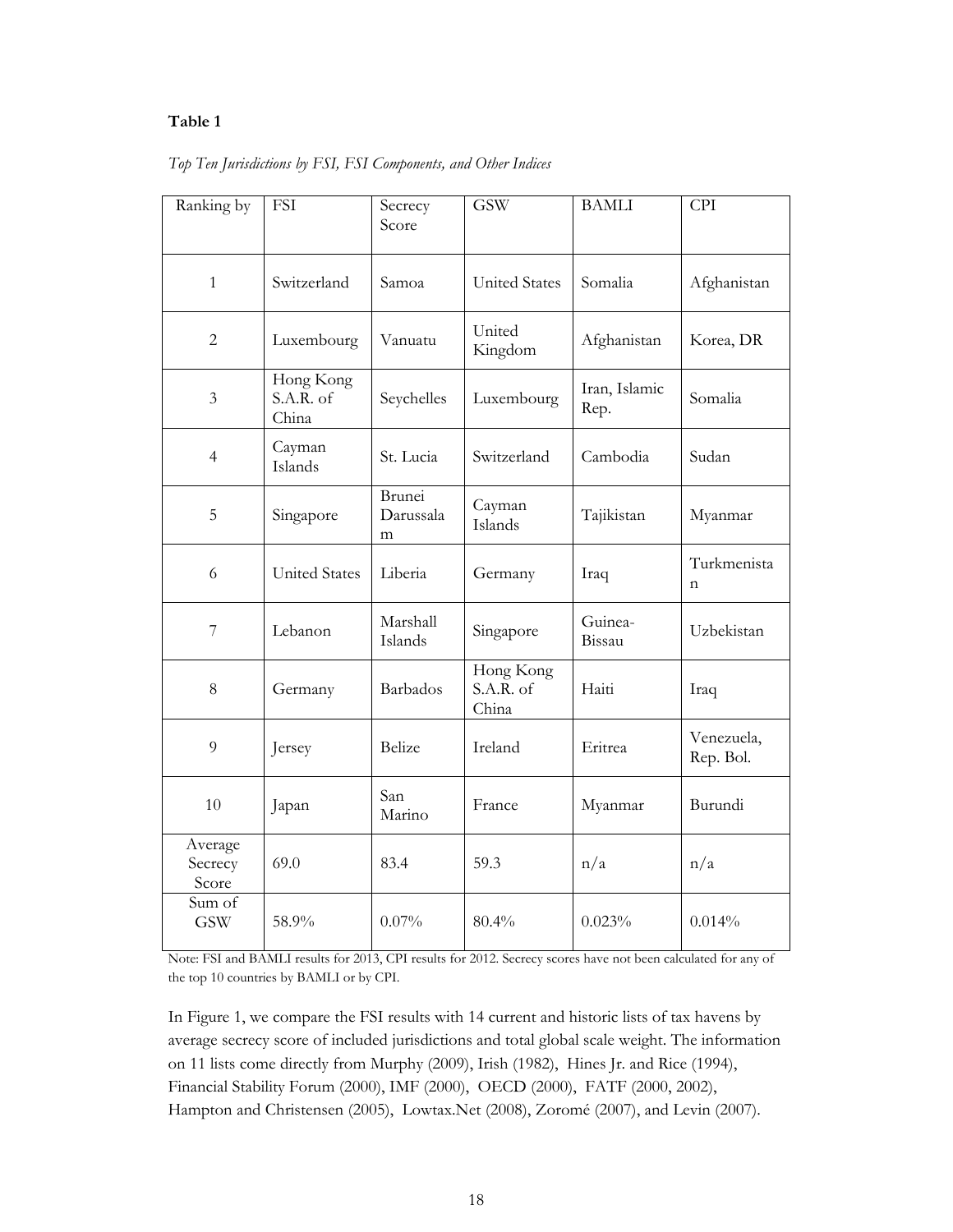We also include three more recent lists: that of the U.S. Government Accountability Office (2008); OECD (2009), and ActionAid UK (2013), as used by the Enough Food For Everyone IF campaign, which saw more than 100 nongovernmental organizations campaign beginning in 2012 for the United Kingdom and other governments to deliver policy changes at the 2013 G8 summit. Six small jurisdictions that appear separately on one or more lists are dropped because we either do not analyze them (Anjouan, Campione d'Italia, Ingushetia, and Turkish Republic of Northern Cyprus), or include them elsewhere (Alderney and Sark).

In addition, we include the top 10 jurisdictions by scale, by secrecy, and on the FSI overall. With only one exception, the listed jurisdictions account in total for a smaller share of the GSW than the 10 biggest jurisdictions in the FSI—while their average secrecy is generally, but not always, somewhat higher than the average secrecy score for either the whole FSI or the top 10. The lists, almost without exception, have focused attention on smaller, somewhat more secretive jurisdictions—to the exclusion of only somewhat more transparent, much bigger players.

While this assessment is far from definitive, two main conclusions are suggested. One is that measures of de facto and de jure compliance with specific anticorruption measures whether in the BAMLI or FSI secrecy score components—seem much less strongly correlated with per capita income levels than is the CPI. The other is that by including a measure of the scale of jurisdictions' potential contribution to the global problem of secretive flows, rather than seeing each jurisdiction in isolation, the FSI highlights the major financial players—instead, perhaps, of jurisdictions with poor performance but minimal impact on others. In this way the FSI presents a new view of the geography of financial secrecy: one that highlights the influence that jurisdictions exert extraterritorially through financial secrecy.



**Figure 1. Tax haven lists and the FSI (by secrecy and scale).**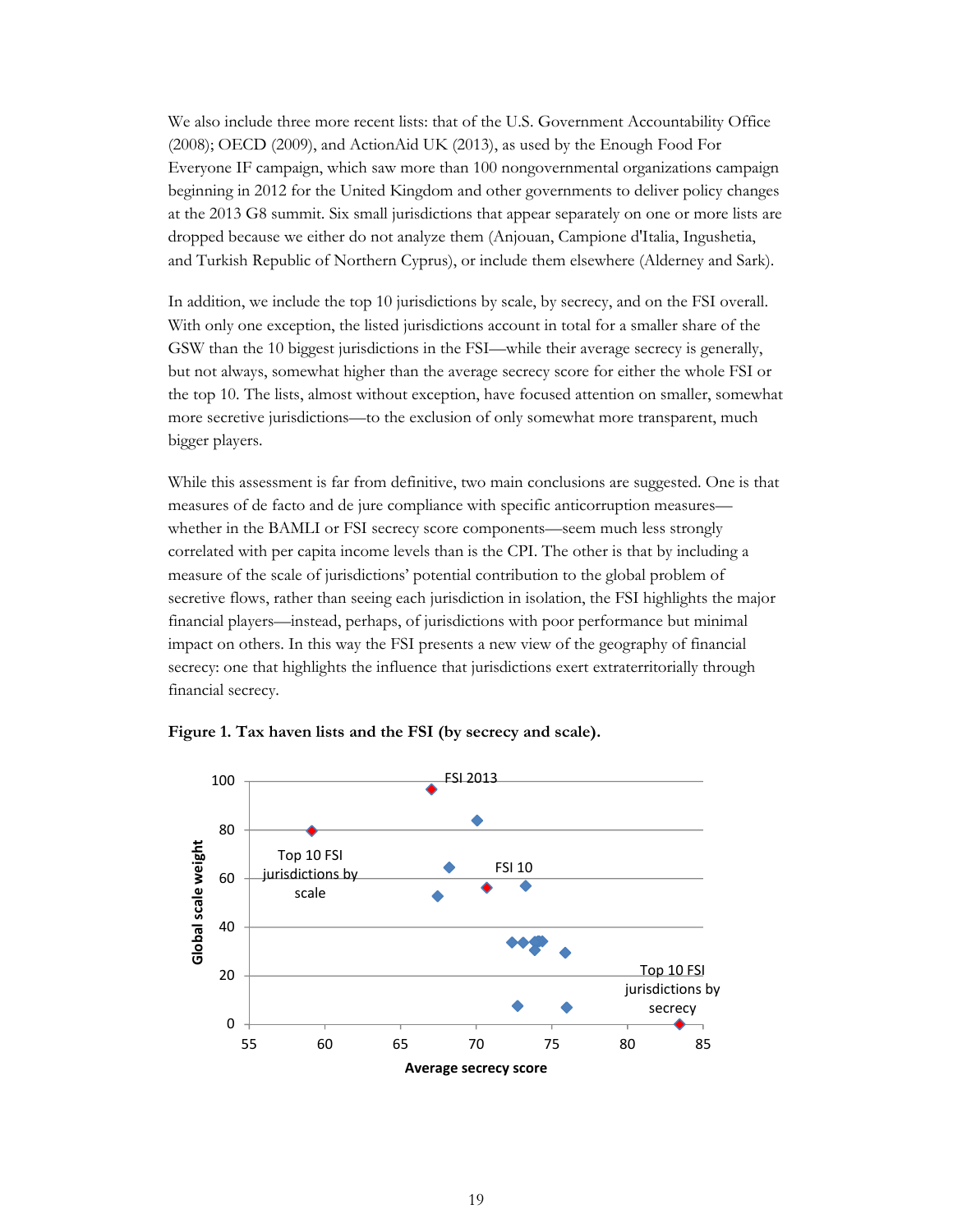## **Conclusions**

The FSI reflects an effort to assess financial secrecy on the basis of verifiable, empirical data. As such, it shows a spectrum of secrecy rather than a binary distinction between tax havens and others. The resulting global mapping reflects the pervasiveness of secrecy and the leading role of some major economies including those of the United States and the United Kingdom. This article's theoretical contribution lies in two strands of literature. Martin's (2001) landmark discussion of the "missing agenda" of policy-relevant economic geography research has created a body of literature that theorizes around institutional change (Varró 2014; Isserman and Markusen 2013; Woods and Gardner 2011, among many others) or relates geographic approaches with specific policy fields such as industrial agglomeration (Swords 2013), finance (Dixon 2014), social media (Kitchin et al. 2013) or urban planning (Loopmans 2008). The FSI contributes to both strands of policy-relevant economic geography by providing an economic geographic perspective in the policy field of international taxation and "tax competition." At the same time, the FSI argues that a shift is required from a narrow tax focus onto broader financial secrecy and transparency matters in order to facilitate effective policy change. Because increased financial transparency has the potential for educating and mobilizing the electorate about the harm caused through financial secrecy, there is greater likelihood for democratic societies to overcome the resistance of powerful vested interests in favor of maintaining the status quo (Meinzer forthcoming).

In an earlier work on an ill-defined but popular term, Sidaway and Pryke (2000: 187) consider the case of *emerging markets*. Among their findings is that the use of the term to reflect the strange and exotic other "belies deeper continuities with colonial geographical imaginations"; in other words, the use of the term, and its uncertain definition, reflects, to some extent, a power dynamic and a set of interests.

The parallel here is that the use of the term *tax havens* by policy makers is almost uniquely associated with expressions of dismay and belligerence (cracking down, or shutting havens), or of denial and otherness (the common refrain, *we are not a tax haven*).9 While many of the jurisdictions in question are revealed in the FSI to be highly secretive, and sometimes to play a potentially major role in global secrecy, the difference in our approach is that major economies are ranked by the same standard—rather than being able to rely on political power to ensure they remain outside any lists compiled.

The largely futile attempts to tackle tax havens over the last decades bear witness to the inadequacy of the chosen terminology and methods. Johannesen and Zucman (2014, 65) show that the recent crackdown only modestly affected offshore funds, and at best "caused a relocation of deposits [to] the benefit of the least compliant havens." We argue that the misguided division into tax havens and others lies at the heart of this failure to provide a more comprehensive (and effective) response. In contrast, the policy agenda developed at

**.** 

<sup>9</sup> For a collection of recent statements of this form from jurisdictions, see http://www.taxjustice.net/2014/03/14/tax-haven/.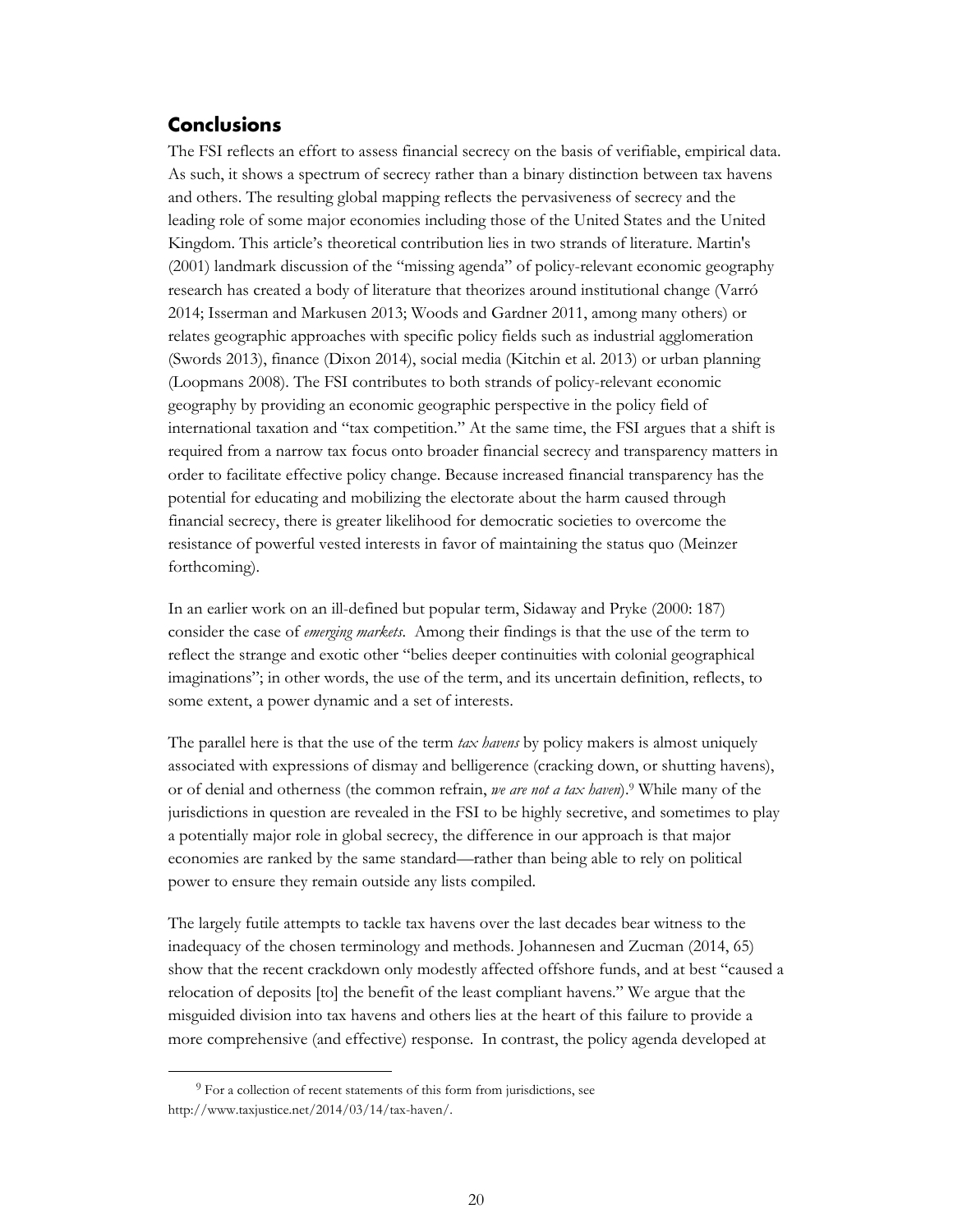the G20 and more recently at the 2013 G8 summit mirrors the shift undertaken by the FSI in focusing on financial secrecy instead of direct tax aspects, and hence in starting with major economies rather than small financial centers.

It is not inconceivable that a rigorous, widely held definition of tax havens could emerge; and over time, advances in data could allow such a definition to become robustly measurable in a way that supports more nuanced findings and more detailed research and policy analysis. At present, however, only the FSI or some variation on this approach appears to offer that possibility.

The shift of emphasis away from tax, which is embodied by the FSI, leads to a second, emerging strand of economic geography literature on the geography of transparency (Wójcik 2012b). As Wójcik (2012b) finds for country-by-country reporting by multinational companies, the FSI seeks on a broader basis to "help keep alive a public deliberation on the architecture of the international tax system." The FSI's criteria-based approach, and the resulting spectrum of secrecy, offers the potential to inform more sustainable and effective policies for changes. In a similar way, it could also contribute to more robust research findings than those that rely on tax haven lists. The detailed secrecy scores can also allow researchers to explore whether particular types of secrecy play a particular role in determining, for example, the benefits, or otherwise, of particular economic and financial flows (e.g., is economic growth more or less likely to result from FDI made through jurisdictions that allow secrecy about company ownership?).

Further extensions could include the development of country-specific rankings, recognizing that different secrecy jurisdictions will be more relevant for some countries than for others. The construction of such a ranking would rely on the same scoring of secrecy but would substitute for GSWs with weights to reflect the importance of bilateral partner jurisdictions for the country in question—so we might call this a *bilateral FSI*. Such an analysis carried out for the Czech Republic, using the 2011 FSI, revealed a top five of Austria, United States, Belgium, the Netherlands, and Panama.

This approach can identify country-specific vulnerabilities, revealing further detail about the geography of financial secrecy. As Cobham (2014) illustrates for a range of African countries, it is also possible to use other bilateral economic data in order to rank vulnerabilities in other areas (e.g., to compare the risk a country faces in its direct and portfolio investment). This kind of analysis could be particularly useful for countries with limited resources to tackle illicit financial flows, by highlighting for policy makers the most relevant secrecy jurisdictions for a given country and type of economic activity.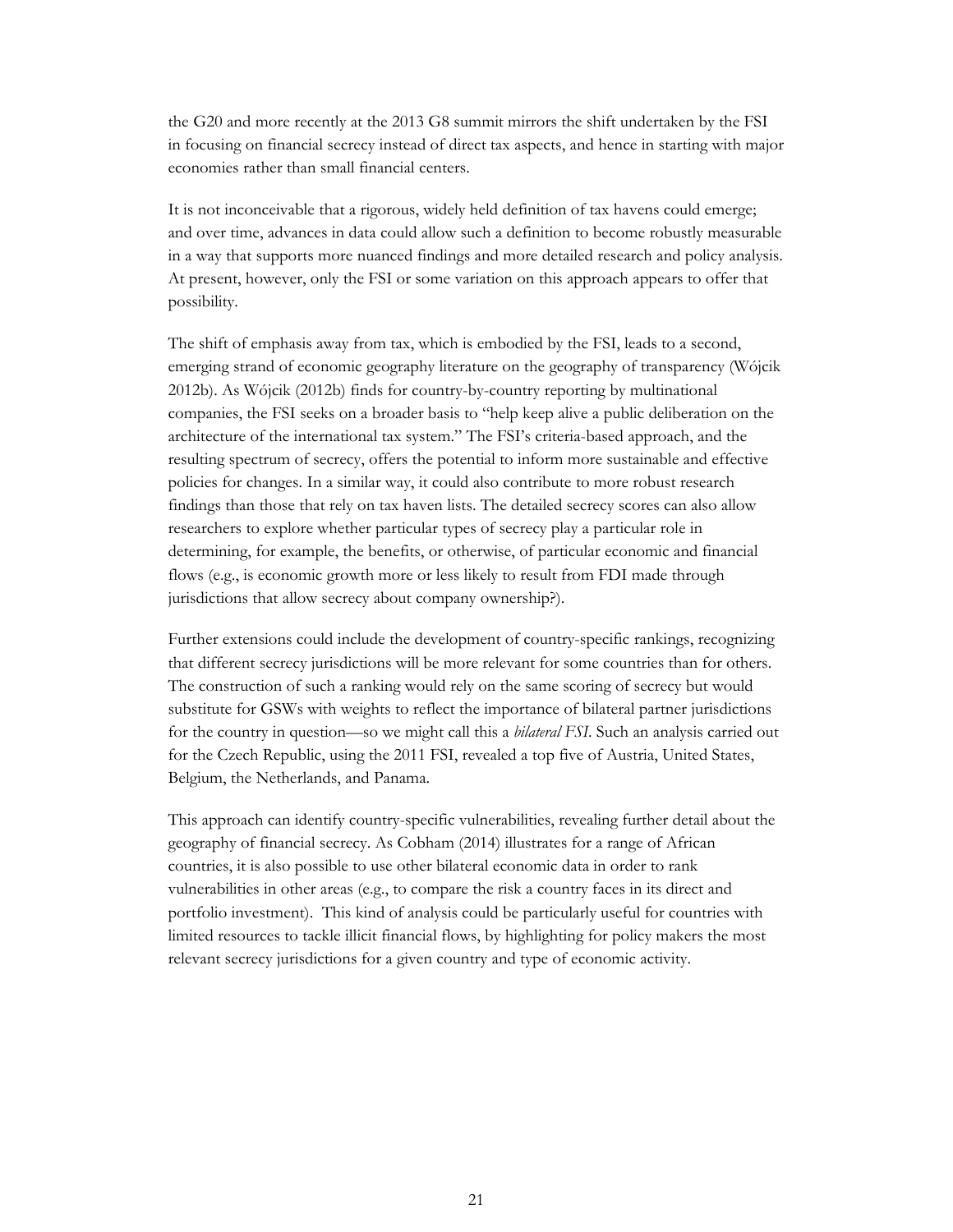#### **References**

- Abbott, K. W., and Snidal, D. 2000. Hard and soft law in international governance. *International Organization* 54:421–56.
- ActionAid UK. 2013. FTSE 100 tax haven tracker: The new data. Available online: http://www.actionaid.org.uk/tax-justice/ftse-100-tax-haven-tracker-the-new-data.
- Avi-Yonah, R. S. 2000. Globalization, tax competition, and the fiscal crisis of the welfare state. *Harvard Law Review* 113:1573–1676.
- Basel Institute on Governance. (2013). *Basel AML Anti–Money Laundering Index*. http://index.baselgovernance.org/
- Blum, J. A., Levi, M., Naylor, R. T., and Williams, P. 1998. *Financial havens, banking secrecy and money-laundering*. New York: UN Office for Drug Control and Crime Prevention. Available online: http://amnet.org.il/joomla/attachments/UN-FINANCIAL%20HAVENS%20laundering.pdf.
- Brown, G. 2009. *Declaration on strengthening the financial system, G-20 London Summit*. Available online: http://www.g20ys.org/upload/files/London\_2.pdf.
- Carrington, I., and Shams, H. 2008. Elements of an effective AML/CFT framework: legal, regulatory, and best institutional practices to prevent threats to financial stability and integrity. In *Seminar on current development in monetary and financial law,October 23–27 October.*  Vol. 5, ed. International Monetary Fund, 377-413. Washington, DC: IMF.
- Christensen, J. 2007. Mirror, mirror on the wall, who's the most corrupt of all. *Tax Justice Network.* A paper prepared for the *World Social forum 2007 in Nairobi*. http://www.taxjustice.net/cms/upload/pdf/0701\_Mirror\_Mirror\_corruption.pdf.
- CIA. 2013. World Factbook. Retrieved from https://www.cia.gov/library/publications/theworld-factbook/
- Clark, G. L., and Monk, A. H. 2013. The scope of financial institutions: in-sourcing, outsourcing and off-shoring. *Journal of Economic Geography* 13:279–98.
- Cobb, S. C. 1998. Global finance and the growth of offshore financial centers: The manx experience. *Geoforum* 29:7–21.
- Cobham, A. 2012. Tax havens and illicit flows. In *Draining development? Controlling flows of illicit funds from developing countries,* ed. P.Reuter, 337–72. Washington, DC: World Bank. Available online: https://openknowledge.worldbank.org/handle/10986/2242.
	- \_\_\_\_\_\_. 2013. Corrupting perceptions. *Foreign Policy*, July 22. http://foreignpolicy.com/2013/07/22/corrupting-perceptions/.
	- \_\_\_\_\_\_. 2014. The impacts of illicit financial flows on peace and security in Africa. Tana High Level Forum on Peace and Security in Africa Discussion Paper. Available online: http://www.tanaforum.org/y-file-store/2014\_Docs/IFFs%20and%20Security.pdf
- Cobham, A., and Loretz, S. L. 2014. International distribution of the corporate tax base: Implications of different apportionment factors under unitary taxation. International Centre for Tax and Development Working paper 24. Available online: http://ictd.ac/sites/default/files/ICTD%20WP27.pdf.
- Coe, N. M., Lai, K. P., and Wójcik, D. 2014. Integrating finance into global production networks. *Regional Studies* 48:761–77.
- Cuellar, M.-F. 2003. The tenuous relationship between the fight against money laundering and the disruption of criminal finance. *Journal of Criminal Law and Criminology* 93:311–466.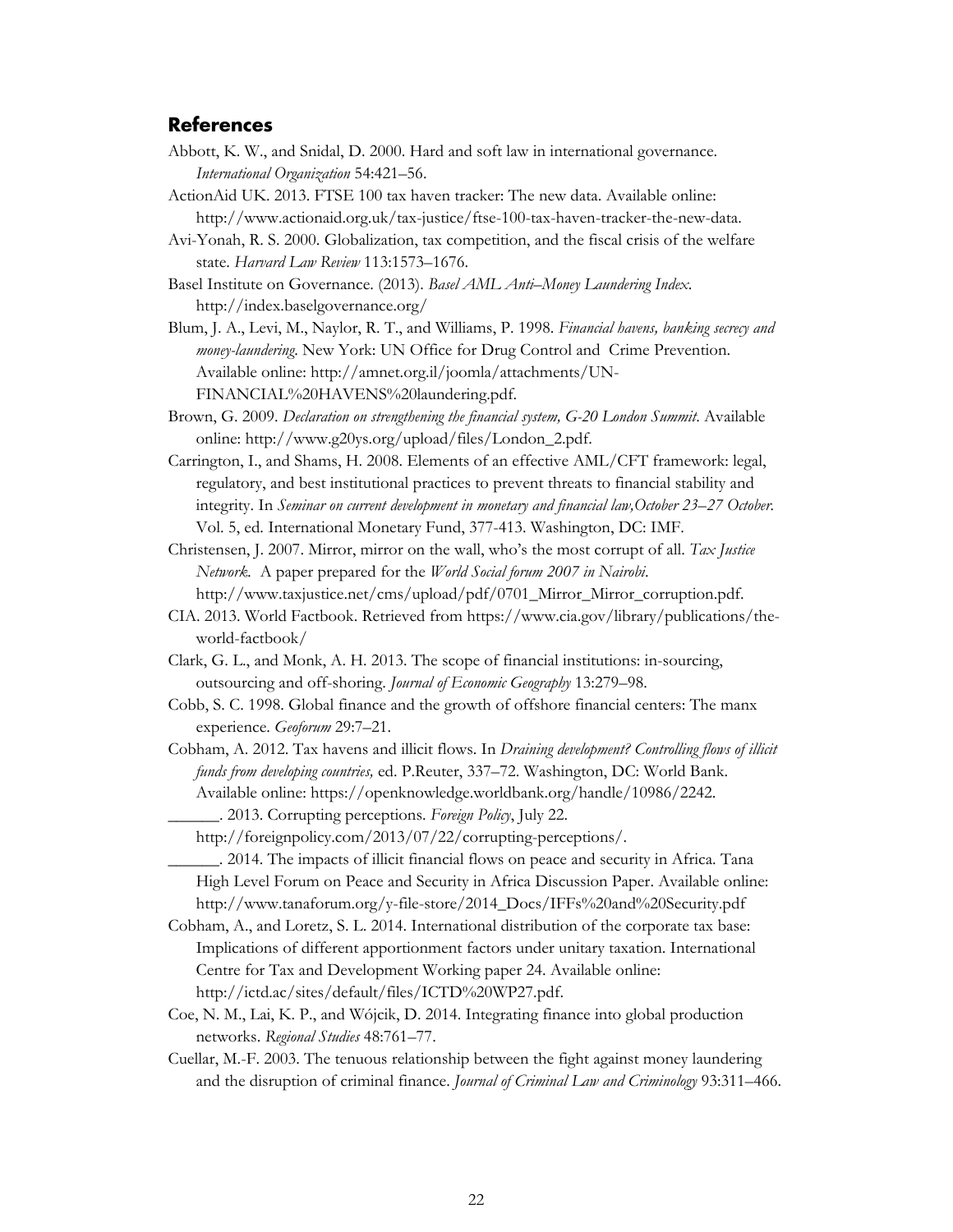| Dixon, A. D. 2014. The new geography of capitalism: firms, finance, and society. Oxford: Oxford |  |  |  |  |
|-------------------------------------------------------------------------------------------------|--|--|--|--|
| University Press.                                                                               |  |  |  |  |

- Eden, L., and Kudrle, R. T. 2005. Tax havens: Renegade states in the international tax regime?\*. *Law & Policy* 27:100–27.
- FATF. 2000. *Report on non-cooperative countries and territories*. Paris: Financial Action Task Force. Available online: http://www.fatf
	- gafi.org/media/fatf/documents/reports/1999%202000%20NCCT%20ENG.pdf. \_\_\_\_\_\_. 2002. *Report on non-cooperative countries and territories*. Paris: Financial Action Task Force. Available online: http://www.fatf-
	- gafi.org/media/fatf/documents/reports/2001%202002%20NCCT%20ENG.pdf

\_\_\_\_\_\_. 2012. *International standards on combating money laundering and the financing of terrorism & proliferation—The FATF recommendations*. Available online: http://www.fatf-

gafi.org/media/fatf/documents/recommendations/pdfs/FATF\_Recommendations.pdf

FSI. 2013a. Mapping financial secrecy. Available online:

.

http://www.financialsecrecyindex.com/database/menu.xml.

\_\_\_\_\_\_. 2013b. The questionnaire sent to the ministries of finance. Available online: http://www.financialsecrecyindex.com/PDF/FSI2013\_JurisdictionQuestionnaire\_MoF. pdf.

\_\_\_\_\_\_. 2013c. The questionnair sent to the financial intelligence unit. Available online: http://www.financialsecrecyindex.com/PDF/FSI2013\_JurisdictionQuestionnaire\_FIU. pdf.

Financial Stability Forum. 2000. *Report of the working group on offshore centres*. Basel: Financial Stability Forum. Available online:

http://www.financialstabilityboard.org/publications/r\_0004b.pdf?noframes=1

Gordon, R. A. 1981. *Tax havens and their use by United States taxpayers: An overview*. Washington, DC: Books for Business.

- Grossman, G. M., and Rossi-Hansberg, E. 2008. Trading tasks: A simple theory of offshoring. *American Economic Review* 98:1978–97.
- Haberly, D., and Wójcik, D. 2014. Tax havens and the production of offshore FDI: an empirical analysis. *Journal of Economic Geography*, 15:75–101

Hampton, M., and Christensen, J. 2005. Tax havens of the world. In *Tax us if you can*, ed. (pp.). Tax Justice Network, 36–37. Available online:

http://www.taxjustice.net/cms/upload/pdf/tuiyc\_-\_eng\_-\_web\_file.pdf

- Hampton, M. P. 1996. *The offshore interface: Tax havens in the global economy.* Bassingstoke, UK: Palgrave Macmillan.
- Held, D., McGrew, A., Goldblatt, D., and Perraton, J. 1999. *Global Transformations: Politics, Economics, and Culture* (1 edition.). Stanford, Calif.: Stanford University Press.
- Hines Jr., J. R., and Rice, E. M. 1994. Fiscal paradise: Foreign tax havens and American business. *Quarterly Journal of Economics* 109:149–82.
- Hudson, Alan C. 1998a. Offshore Onshore: Re-Shaping the Financial Regulatory Landscape, in: Martin, Ron (Ed.): Money and the Space Economy, London, 139-145.
- Hudson, Alan C. 1998b. Placing Trust, Trusting Place: on the Social Construction of Offshore Financial Centres, in: Political Geography 17: 8, 915-937.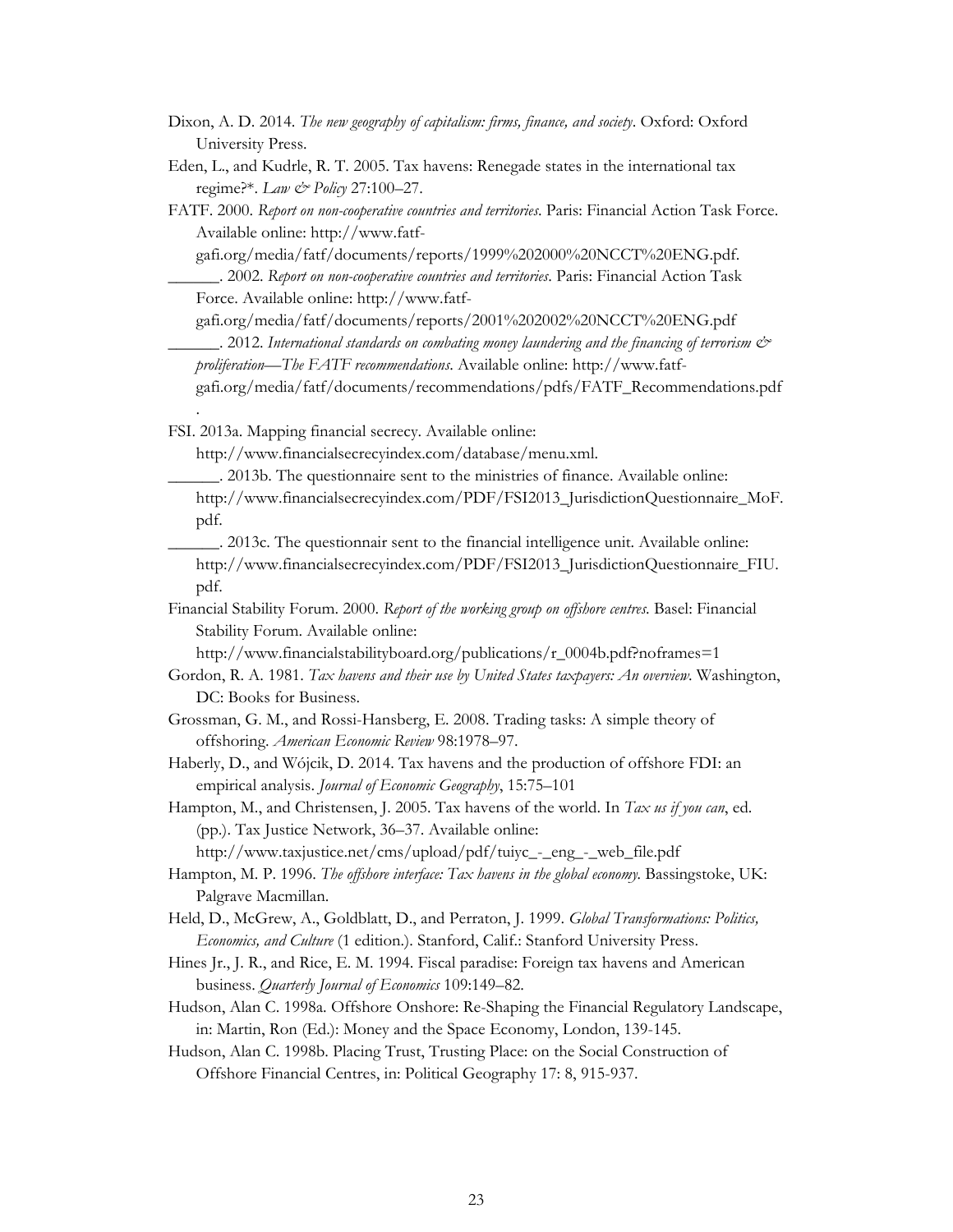| 2000. Offshoreness, Globalization and sovereignty: A postmodern geo-political                                                                                         |
|-----------------------------------------------------------------------------------------------------------------------------------------------------------------------|
| economy? Transactions of the Institute of British Geographers 25:269-83.                                                                                              |
| ICIJ. 2014. Luxembourg leaks: Global companies' secrets exposed. International Consortium of                                                                          |
| Investigative Journalists. http://www.icij.org/project/luxembourg-leaks                                                                                               |
| IMF. 1993. Fifth Edition of the IMF's Balance of Payments and International Investment                                                                                |
| Position Manual (BPM6).                                                                                                                                               |
| https://www.imf.org/external/pubs/ft/bopman/bopman.pdf                                                                                                                |
| __. 2000. Offshore financial centers. IMF Background Paper. Washington, DC:                                                                                           |
| International IMF. Available online:                                                                                                                                  |
| http://www.imf.org/external/np/mae/oshore/2000/eng/back.htm.                                                                                                          |
|                                                                                                                                                                       |
| Investment Position Manual (BPM6).                                                                                                                                    |
| http://www.imf.org/external/pubs/ft/bop/2007/bopman6.htm                                                                                                              |
|                                                                                                                                                                       |
| . 2013c). International Investment Position.                                                                                                                          |
| https://www.imf.org/external/np/sta/bop/bop.htm                                                                                                                       |
| 2014. Spillovers in international corporate taxation. IMF Policy paper. Available                                                                                     |
| online: http://www.imf.org/external/np/pp/eng/2014/050914.pdf.                                                                                                        |
| Irish, C. R. 1982. Tax havens. Vanderbilt Journal of Transnational Law 15:449-510.                                                                                    |
| Isserman, N., and Markusen, A. 2013. Shaping the future through narrative: The third sector,                                                                          |
| arts and culture. International Regional Science Review 36:115-36.                                                                                                    |
| Janský, P. Forthcoming. Updating the rich countries' commitment to development index:                                                                                 |
| How they help poorer ones through curbing illicit financial flows. In Social Indicators                                                                               |
| Research.                                                                                                                                                             |
| Janský, P., and Prats, A. Forthcoming. International profit shifting out of developing                                                                                |
| countries and the role of tax havens. Development Policy Review.                                                                                                      |
| Johannesen, N., and Zucman, G. 2014. The end of bank secrecy? An evaluation of the G20                                                                                |
| tax haven crackdown. American Economic Journal: Economic Policy 6:65-91.                                                                                              |
| Johns, R. A. 1983. Tax havens and offshore finance: A study of transnational economic development.                                                                    |
| New York: St. Martin's Press.                                                                                                                                         |
| Karkinsky, T., and Riedel, N. 2012. Corporate taxation and the choice of patent location<br>within multinational firms. Journal of International Economics 88:176-85. |
| Kitchin, R., Linehan, D., O'Callaghan, C., and Lawton, P. 2013. Public geographies through                                                                            |
| social media. Dialogues in Human Geography 3:56-72.                                                                                                                   |
| Kudrle, R. T. 2013. The future of offshore finance as a global policy problem. <i>Deconstructing</i>                                                                  |
| Offshore Finance, Oxford, 2-3 September 2013.                                                                                                                         |
| http://www.smithschool.ox.ac.uk/events/Kudrle%20Future%20of%20Offshore%20Fi                                                                                           |
| nance%20final.pdf.                                                                                                                                                    |
| Kudrle, R. T., and Eden, L. 2003. Campaign against tax havens: Will it last? Will it work?                                                                            |
| Stanford Journal of Law, Business and Finance 9:37-69.                                                                                                                |
| Lane, P. R., and Milesi-Ferretti, G. M. 2010. Cross-border investment in small international                                                                          |
| financial centers. IMF working paper 38. Available online:                                                                                                            |
| http://www.imf.org/external/pubs/ft/wp/2010/wp1038.pdf.                                                                                                               |
| Levi, M. 2002. Money laundering and its regulation. Annals of the American Academy of Political                                                                       |
| and Social Science 582:181-94.                                                                                                                                        |
|                                                                                                                                                                       |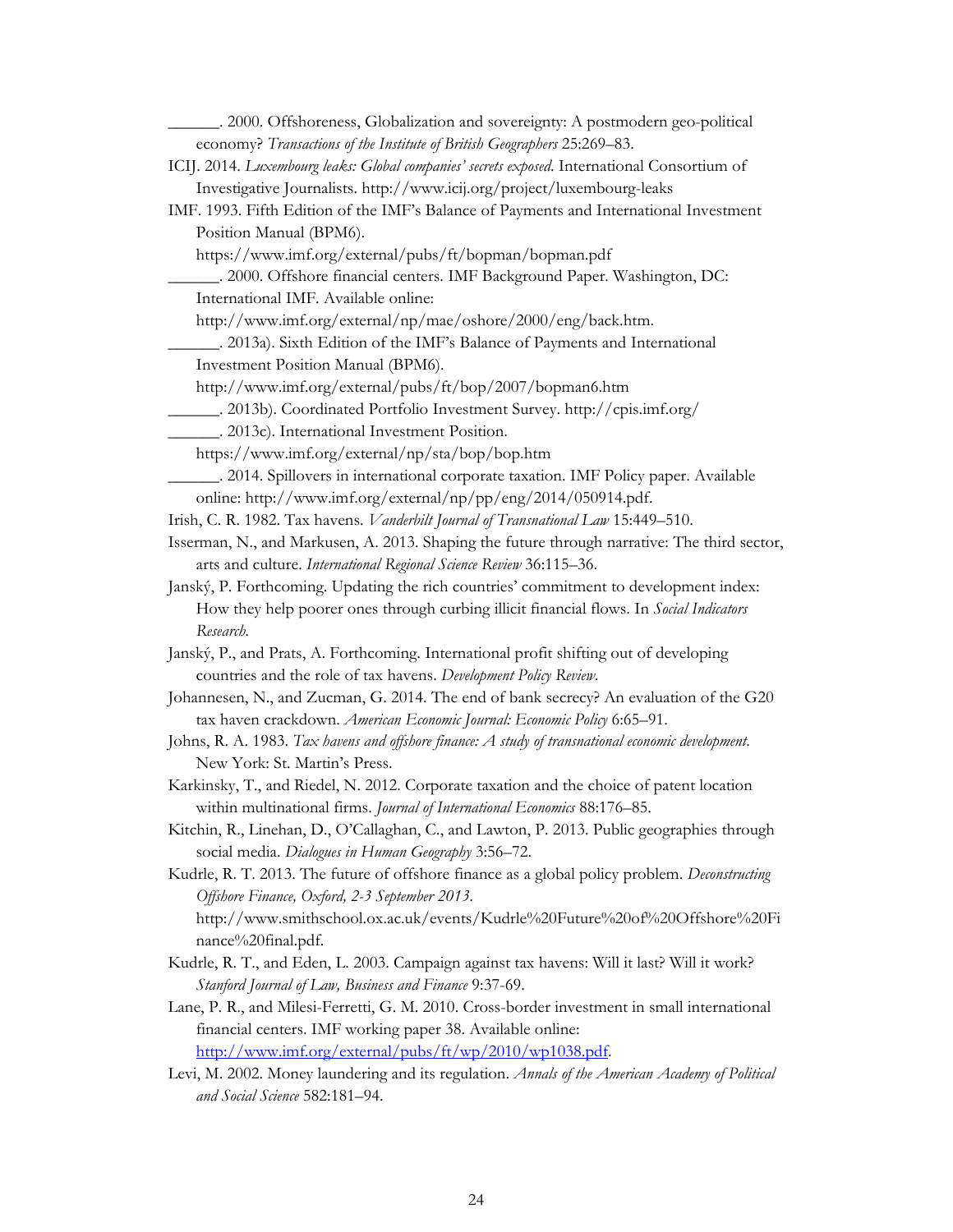- Levin, C. 2007. A bill to restrict the use of offshore tax havens and abusive tax shelters to inappropriately avoid federal taxation, and for other purposes law proposal. US Senate, 1st Session, 110th Congress, S.681. Washington, DC: US Senate. Available online: http://www.gpo.gov/fdsys/pkg/BILLS-110s681is/pdf/BILLS-110s681is.pdf.
- Loopmans, M. 2008. Relevance, gentrification and the development of a new hegemony on urban policies in Antwerp, Belgium. *Urban Studies* 45:2499–2519.
- Lowtax.Net. 2008. Lowtax.Net, web site promoting secrecy jurisdictions.
- Martin, R. 2001. Geography and public policy: The case of the missing agenda. *Progress in Human Geography* 25:189–210.

Maurer, B. 2008. Re-regulating offshore finance? *Geography Compass*, 2:155–75.

McGauran, K. 2013. Should the Netherlands sign tax treaties with developing countries? Available online: http://www.somo.nl/publicationsen/Publication\_3958/at\_download/fullfile.

Meinzer, M. 2012a. *Where to draw the line? Identifying secrecy for applied research*. Tax Justice Network. Available online: http://www.taxjustice.net/cms/upload/pdf/FSI\_2012\_Cut-Off-Point.pdf.

\_\_\_\_\_\_. 2012b. The creeping futility of the global forum's peer reviews. Tax Justice Network. Available online: http://www.taxjustice.net/cms/upload/GlobalForum2012- TJN-Briefing.pdf.

\_\_\_\_\_\_. Forthcoming. Towards an international yardstick for identifying tax havens and facilitating reform. In *Global tax governance—normative and institutional issues,* ed. Thomas Rixen and Peter Dietsch. London: European Consortium for Political Research.

- Murphy, R. 2008. *Finding the screcy world: Rethinking the language of "offshore."* London: Tax
	- Research LLP. http://www.taxresearch.org.uk/Documents/Finding.pdf

\_\_\_\_\_\_. 2009. *Where are the world's secrecy jurisdictions?*. Tax Justice Network. Available online: http://www.secrecyjurisdictions.com/PDF/SJ\_Mapping.pdf.

OECD. 1987. *Issues in International taxation. International tax avoidance and evasion*. Paris: OECD.

OECD. (1998). *Harmful tax competition: an emerging global issue*. Paris: OECD.

\_\_\_\_\_\_. 2000. *Towards global tax co-operation: Report to the 2000 Ministerial Council meeting and*  recommendations by the Committee on Fiscal Affairs: Progress in identifying and eliminating harmful *tax practices*. Paris: OECD. Available online:

http://www.oecd.org/tax/transparency/44430257.pdf.

- \_\_\_\_\_\_. 2001. *Behind the corporate veil: Using corporate entities for illicit purposes*. Paris: OECD. Available online: http://www.oecd.org/daf/ca/43703185.pdf.
- \_\_\_\_\_\_. 2006. *Tax Co-operation 2007: Towards a Level Playing Field*. Paris: OECD.
- \_\_\_\_\_\_. 2007. *Tax Co-operation 2007: Towards a Level Playing Field*. Paris: OECD.
- \_\_\_\_\_\_. 2008. *Tax Co-operation 2008: Towards a Level Playing Field*. Paris: OECD.

\_\_\_\_\_\_. 2008. *OECD Model tax convention on income and on capital—An overview of available products*. Paris: OECD.

\_\_\_\_\_\_. 2009a. *Tax Co-operation 2009: Towards a Level Playing Field*. Paris: OECD.

\_\_\_\_\_\_. 2009b. *A progress report on the jurisdictions surveyed by the OECD Global Forum in* 

*implementing the internationally agreed tax standard. Progress made as at 2nd April 2009.* Paris:

OECD. Available online: http://www.oecd.org/ctp/42497950.pdf.

\_\_\_\_\_\_. 2010. *Tax Co-operation 2010: Towards a Level Playing Field*. Paris: OECD.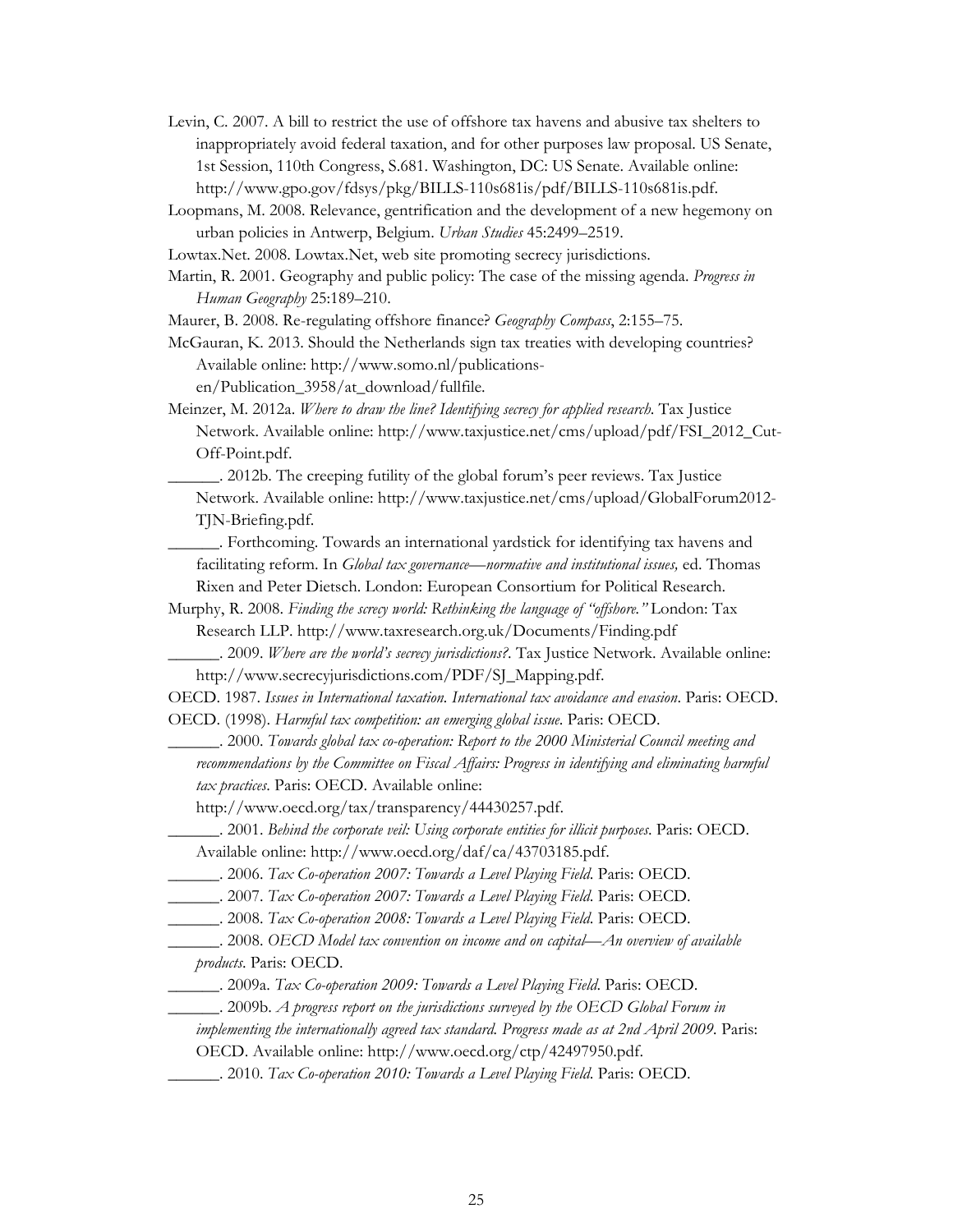\_\_\_\_\_\_. 2013. *Action plan on base erosion and profit shifting*. Paris: OECD. Available online: http://www.oecd.org/ctp/BEPSActionPlan.pdf.

- Owens, J. 2009. Tax and development: Why tax is important for development. *Tax Justice Focus* 4:1–3. Available online: http://www.taxjustice.net/cms/upload/pdf/TJF\_4- 4\_Next\_Steps.pdf.
- Palan, R. 1998. Trying to have your cake and eating it: how and why the state system has created offshore. *International Studies Quarterly* 42:625–43.
	- \_\_\_\_\_\_. 2002. Tax havens and the commercialization of state sovereignty. *International Organization* 56:151–76.
- Palan, R., Murphy, R., and Chavagneux, C. 2009. *Tax havens: How globalization really works* Ithaca, NY: Cornell University Press.
- Peet, C. D. J., and Dickson, T. P. 1979. The United States. *International Business Lawyer* 7:280- 284.
- Picciotto, S. 1992. *International business taxation, A study in the internationalization of business regulation*. London: Weidenfeld and Nicholson.
- Pieth, M., and Aiolfi, G. 2003. *Anti-money laundering: levelling the playing field*. Basel: Basel Institute on Governance.
- Pinsent Masons. 2014. European Commission: agreements between Apple and Irish tax authorities may have been illegal state aid. *Out-Law.com*. http://www.outlaw.com/en/articles/2014/september/european-commission-agreements-betweenapple-and-irish-tax-authorities-may-have-been-illegal-state-aid/
- Rixen, T. 2008. *The political economy of international tax governance*. Basingstoke, UK: Palgrave Macmillan.
- Roberts, S. 1994. Fictitious capital, fictitious spaces: The geography of offshore financial flows. In *Money, power and space*, ed. S. Corbridge; N. J. Thrift, and R. Martin, 91–115. Oxford: Blackwell.
- Shaxson, N., and Christensen, J. 2013. *The finance curse: How oversized financial sectors attack democracy and corrupt economics*. Margate, UK: Commonwealth Publishing.
- Sidaway, J. D., and Pryke, M. 2000. The strange geographies of'emerging markets'. *Transactions of the Institute of British Geographers*, 187–201.
- Swords, J. 2013. Michael Porter's cluster theory as a local and regional development tool: The rise and fall of cluster policy in the UK. *Local Economy* 28:369–83.
- Tax Justice Network. 2013a. Financial Secrecy Index 2013 methodology. Available online: http://www.financialsecrecyindex.com/PDF/FSI-Methodology.pdf.
	- \_\_\_\_\_\_. 2013b. Financial Secrecy Index. Available online:

http://www.financialsecrecyindex.com/.

Transparency International. (2012). Corruption Perceptions Index 2012. Retrieved from http://www.transparency.org/cpi2012/results

Unger, B. 2007. Money laundering, tax evasion, capital flight, tax havens, the rule based and the risk based approach: Keep it simple. Paper presented at the Seminar on Money Laundering, Tax Evasion and Financial Regulation, Transnational Institute, June 12–13, Amsterdam. Available online:

www2.econ.uu.nl/users/unger/publications/Keep%20it%20simple.doc.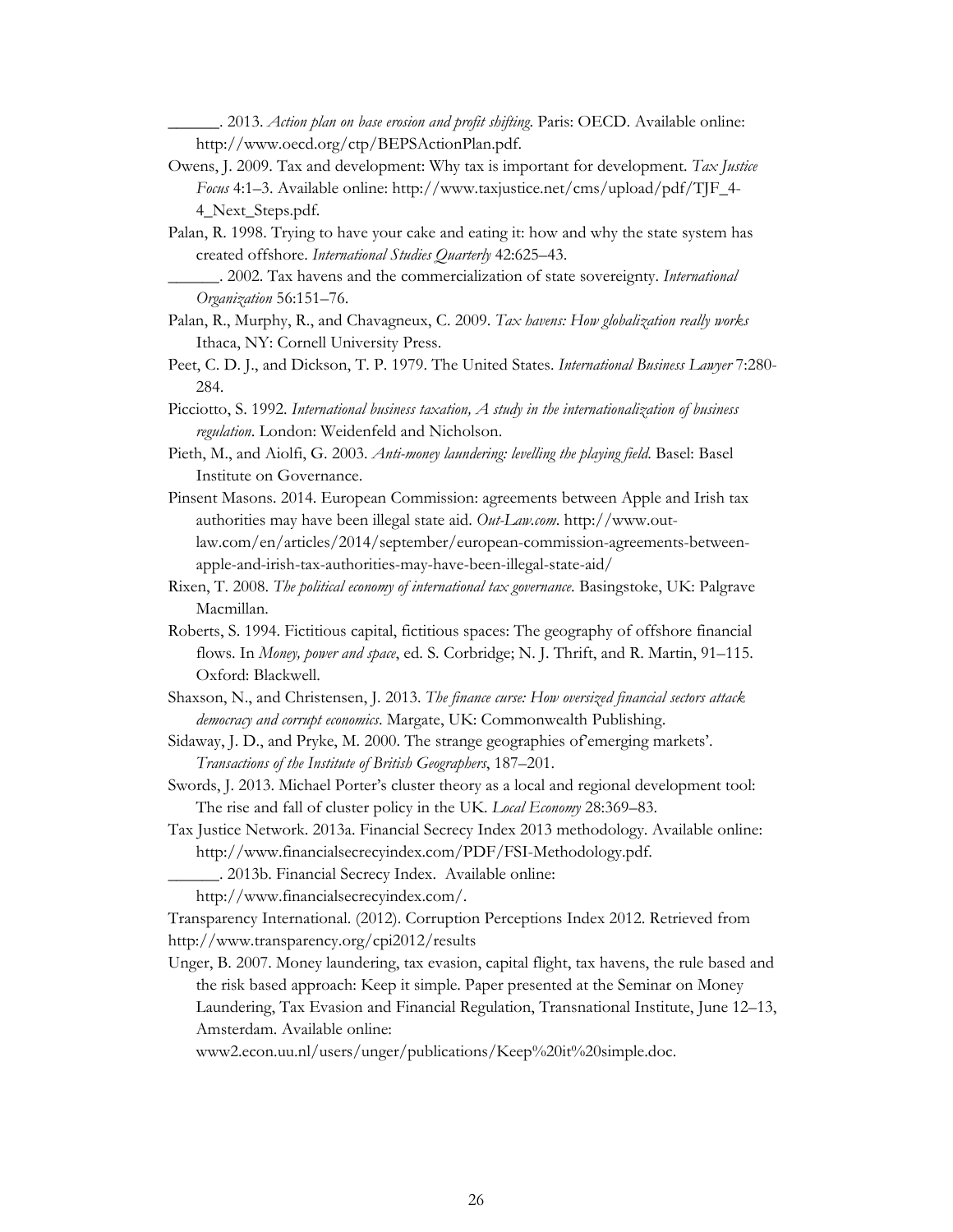- UN Office on Drugs and Crime. 2007. An overview of the UN conventions and the international standards concerning anti-money laundering legislation. Available online: http://www.imolin.org/pdf/imolin/overview.pdf.
- U.S. Department of State. 2013. *2013 International Narcotics Control Strategy Report*. http://www.state.gov/j/inl/rls/nrcrpt/2013/
- U.S. Government Accountability Office. 2008. International taxation: Large U.S. corporations and federal contractors with subsidiaries in jurisdictions listed as tax havens or financial privacy jurisdictions. Available online: http://www.gao.gov/products/GAO-09-157.
- U.S. House of Representatives. 1970. *The United States House of Representatives report on the Bank Secrecy Act No. 91-975*. United States House of Representatives.
- U.S. Senate Permanent Subcommittee on Investigations. 2013. Offshore profit shifting and the U.S. Tax Code—Part 2 (Apple Inc.). Available online: http://www.hsgac.senate.gov/subcommittees/investigations/hearings/offshore-profitshifting-and-the-us-tax-code\_-part-2
- Valencia, M. 2013. Storm survivors. Special reports of *The Economist* on offshore finance. *The Economist*, February 16. Available online: http://www.economist.com/news/specialreport/21571549-offshore-financial-centres-have-taken-battering-recently-they-haveshown-remarkable
- Van Hulten, A. 201. Remapping the fiscal state after the global financial crisis. *Economic Geography*, *88*(3), 231–253.
- Varró, K. 2014. Making (more) sense of political-economic geographies of continuity and change: Dialoguing across ontological divides. *Progress in Human Geography* doi: 10.1177/0309132514521480.
- Wainwright, T. 2013. Emerging onshore-offshore industries: The case of asset-backed securities markets in Europe. Deconstructing Offshore Finance, September 2–3, Oxford. Available online:

http://www.smithschool.ox.ac.uk/events/Wainwright\_Offshore\_FirstFullDraft070813. pdf.

- Warf, B. 2002. Tailored for Panama: Offshore banking at the crossroads of the Americas. *Geografiska Annaler: Series B, Human Geography* 84:33–47.
- Weyzig, F. 2012. Tax treaty shopping: Structural determinants of foreign direct investment routed through the Netherlands. *International Tax and Public Finance* 20:910–37.
- Wójcik, D. 2012a. Where governance fails: Advanced business services and the offshore world. *Progress in Human Geography* 37:330–47.
	- \_\_\_\_\_\_. 2012b. Accounting for globalization: Evaluating the effectiveness of country-bycountry reporting. Employment, Work and Finance working paper no. 08. Available online: http://papers.ssrn.com/abstract=2163456.
- Woods, M., and Gardner, G. 2011. Applied policy research and critical human geography Some reflections on swimming in murky waters. *Dialogues in Human Geography* 1:198–214.
- World Bank. (2013). World Development Indicators. Retrieved from http://data.worldbank.org/data-catalog/world-development-indicators
- Zoromé, A. 2007. Concept of offshore financial centers: in search of an operational definition IMF working paper no. 87. Available online: http://www.imf.org/external/pubs/ft/wp/2007/wp0787.pdf.